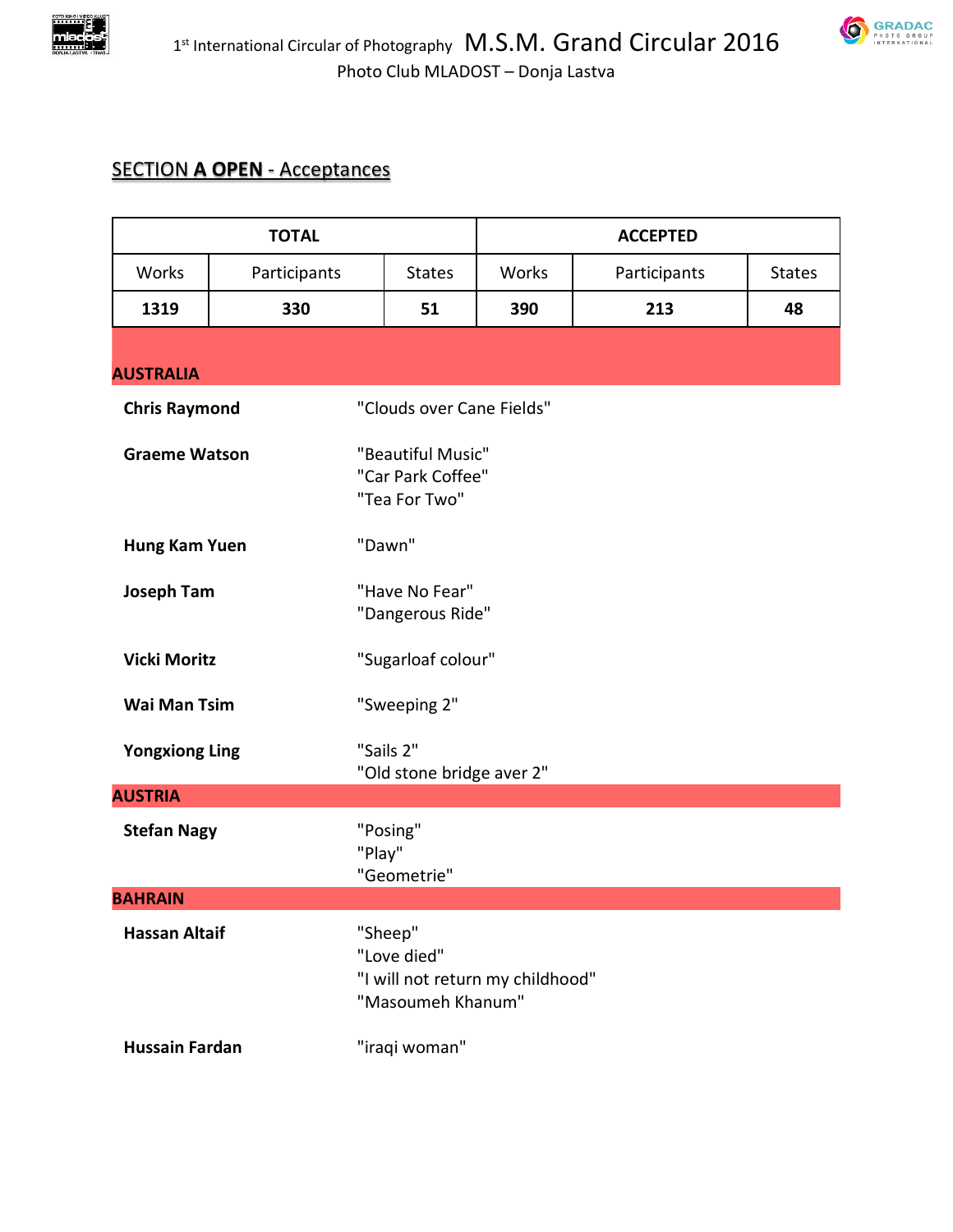

| <b>Mamdooh Alsaleh</b>         | "Direction"<br>"Grandson"<br>"Sadhu Smile"                           |
|--------------------------------|----------------------------------------------------------------------|
| <b>Muneer Al Najjar</b>        | "In Love with my Donkey"<br>"little lumberjack"<br>"Grandma Nursery" |
| <b>BELGIUM</b>                 |                                                                      |
| <b>Carl Van Wassenhoven</b>    | "Ciprese"                                                            |
| <b>Claude Simon</b>            | "Catway"<br>"Snowy weather"                                          |
| <b>Eugene Ponsaerts</b>        | "LAKE ON FOG"                                                        |
| <b>Francis Nicoll</b>          | "Lili at the window"                                                 |
| <b>Jacqueline Meertens</b>     | "Maison sur la colline"<br>"Paysage onduleux"<br>"Toscane"           |
| Jean Luc Legrand               | "La mosquee inachevee"                                               |
| <b>Jean Marie Marechal</b>     | "Blue girls"<br>"Le couvreur"<br>"Oculus"                            |
| <b>Jeanpierre Bartholomeus</b> | "CLAIR OBSCURE"<br>"Kim"                                             |
| <b>Jos Cuppens</b>             | "Blauwe sjaal"                                                       |
| <b>Jozef Aerts</b>             | "After the parade"                                                   |
| <b>Katia Stroobants</b>        | "Dancing Feet"<br>"Op een bankje"                                    |
| <b>BRAZIL</b>                  |                                                                      |
| <b>Lourdes Salarini</b>        | "Thinking about life"                                                |
| <b>CANADA</b>                  |                                                                      |
| <b>Kam Chiu Tam</b>            | "Battling the wave"<br>"Falling headlong"                            |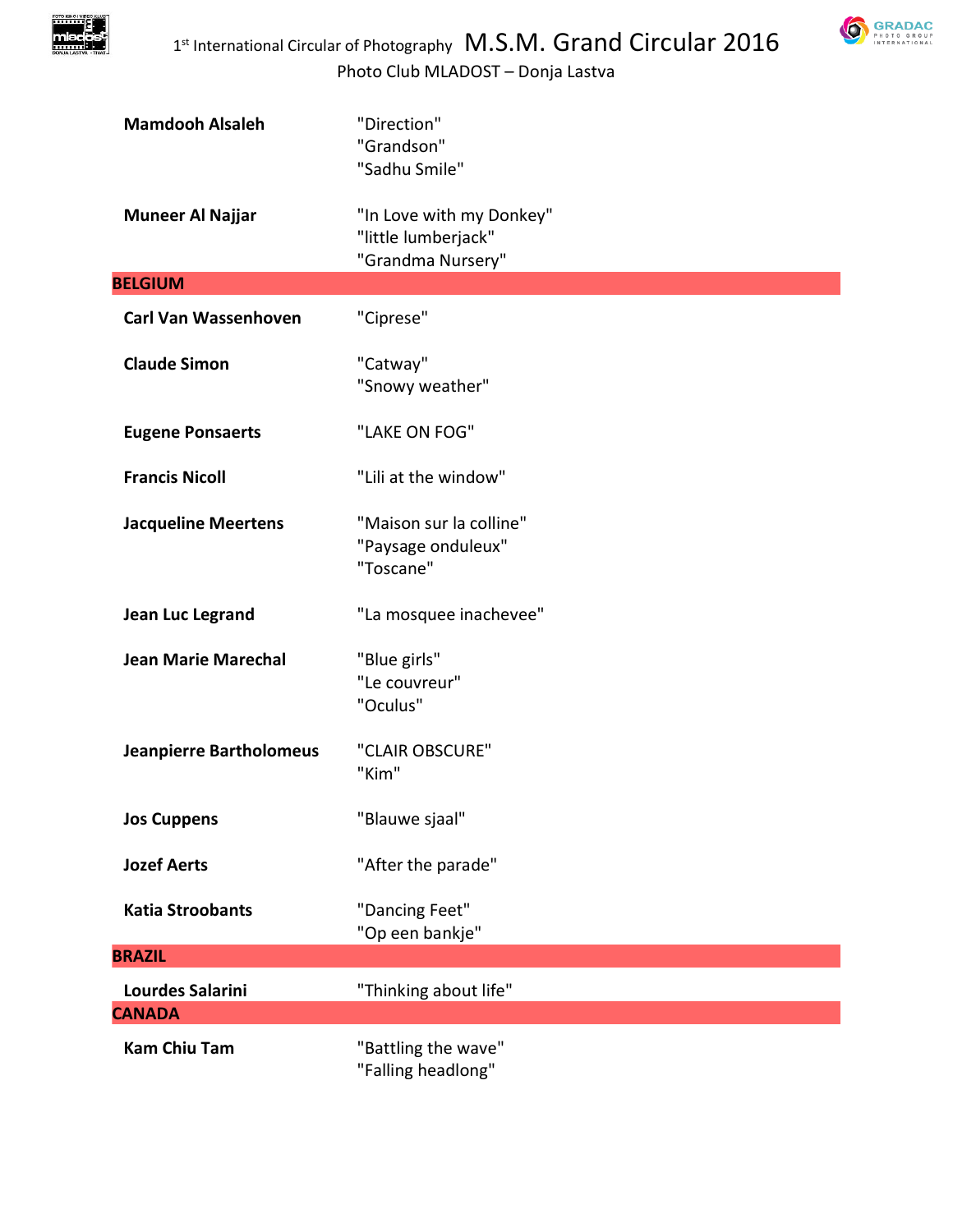

**SRADAC** 

| <b>Tin Sang Chan</b>  | "Color Of washing"                                                    |
|-----------------------|-----------------------------------------------------------------------|
| <b>CHINA</b>          |                                                                       |
| <b>Chunxin Ye</b>     | "Reading"                                                             |
| <b>Chunyao Liang</b>  | "Weave"<br>"Burden"                                                   |
| Enkai Ma              | "People in the beach"<br>"The sunset fishing grounds"                 |
| <b>Fang Wu</b>        | "Stand"                                                               |
| <b>Fangru Wei</b>     | "cast a net"<br>"Morning"<br>"The Light"                              |
| Hanju Zhu             | "Temptation of figure"<br>"The angels fly"                            |
| Hong Li               | "Child on Daliang mountain 13"<br>"Countryside school"<br>"Yi woman8" |
| <b>Hongjie Jiang</b>  | "Pick Tea Leaves"<br>"Tea Market"<br>"Fisherwoman"                    |
| <b>Jianping Wu</b>    | "Knit Bamboo Crate"                                                   |
| <b>Jiangiang Chen</b> | "Baby"<br>"Stare"                                                     |
| Jianxun Wu            | "Girl"<br>"Sunset"                                                    |
| Jinghui Chen          | "BEAUTIFUL PLAIN NO1"<br>"DUSK"<br>"WINTER SCENERY NO6"               |
| <b>Kuanglong Luo</b>  | "Oil Cloth Umbrella"                                                  |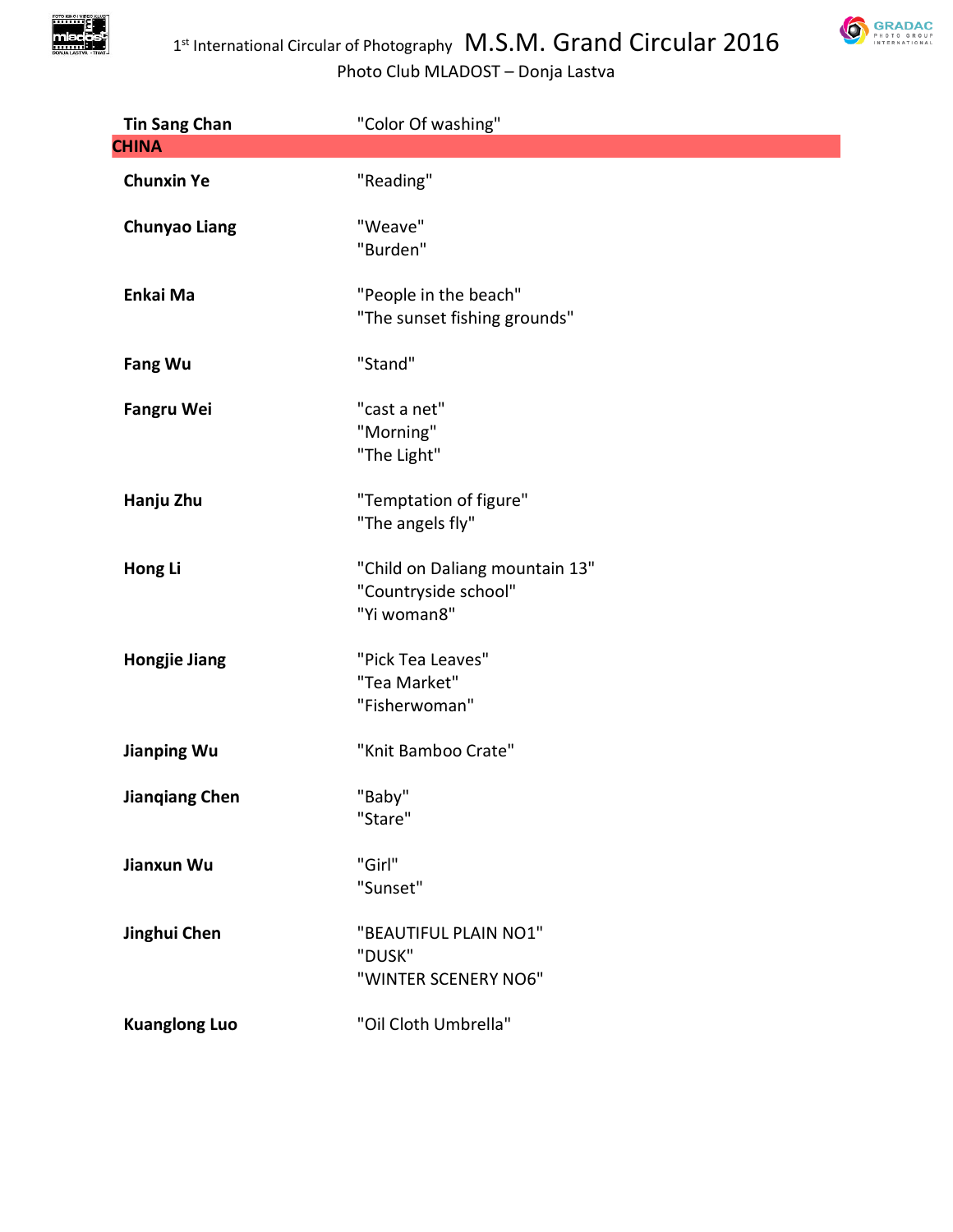

| <b>Lanfeng Chen</b>    | "Back home3"<br>"Grazing home"<br>"Greet the dawn"<br>"Shoals02" |
|------------------------|------------------------------------------------------------------|
| <b>Liang Yin</b>       | "Bask Tea"<br>"Purse Net"<br>"Exam-Oriented Education"           |
| <b>Min Huang</b>       | "Desert camel"<br>"The net"                                      |
| Peng Li                | "Highland Life"<br>"Street life 10"                              |
| <b>Shunan Tan</b>      | "Install"<br>"Wait for Plane"                                    |
| <b>Wenguang Lu</b>     | "Sharing"<br>"Hip-Hop"                                           |
| <b>Xiaoqing Chen</b>   | "Homeland"                                                       |
| Yi Wan                 | "Calm"                                                           |
| <b>Yiliang Yang</b>    | "Line"<br>"Hungry"<br>"Smoke"                                    |
| <b>Yong Yang</b>       | "Houses and Terraces"                                            |
| <b>Yun Lin</b>         | "Outside the Window"                                             |
| <b>Zhengjun Chen</b>   | "Toiling"                                                        |
| <b>Zhenning Hu</b>     | "Little Monks"<br>"Shadow"                                       |
| <b>Zhouxiong Huang</b> | "Field Walk"                                                     |
| <b>Zhuoyan Lin</b>     | "Prelude of the Storm"<br>"Shadow"                               |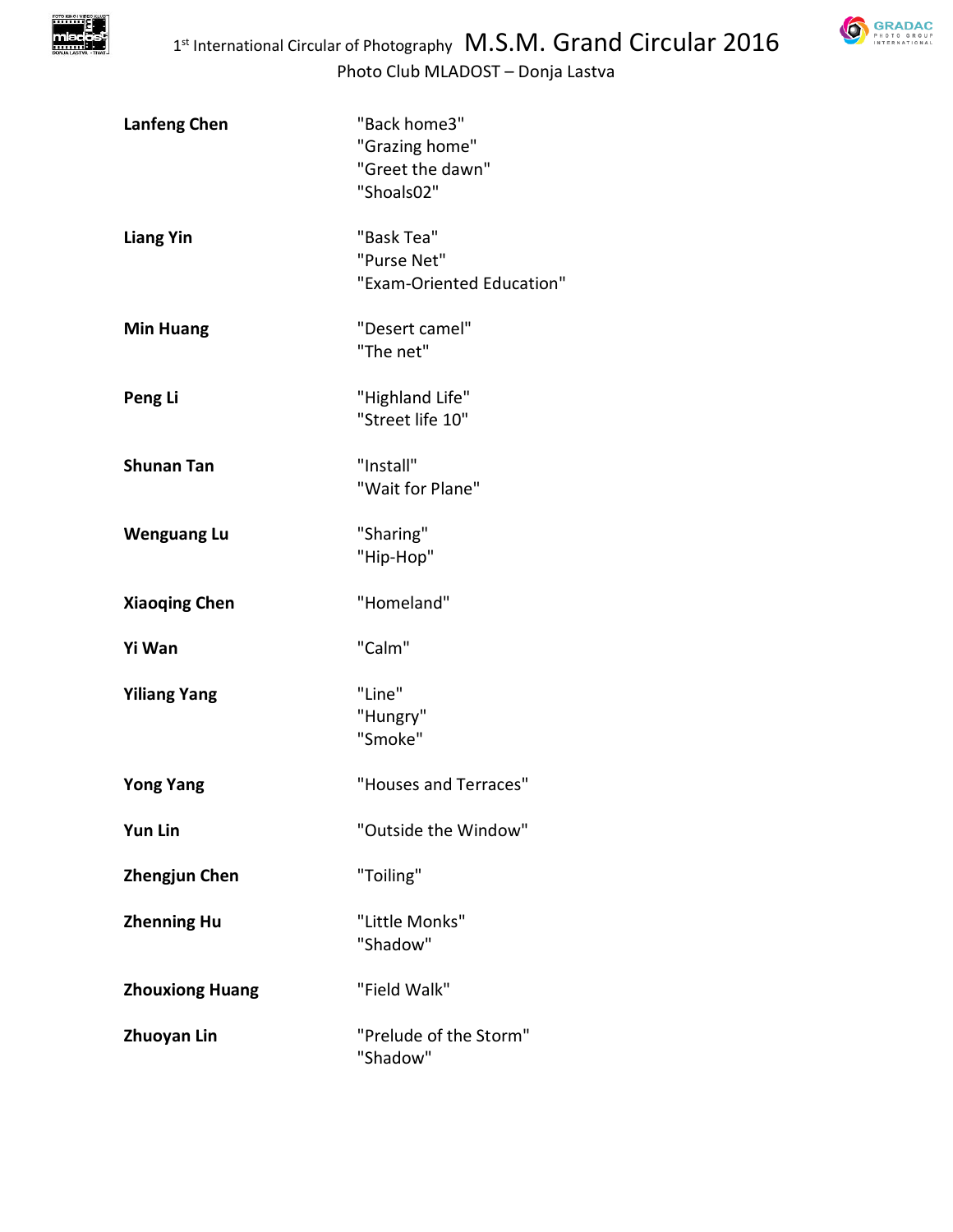



| <b>CYPRUS</b>              |                                                                                    |
|----------------------------|------------------------------------------------------------------------------------|
| <b>Agis Taramides</b>      | "Pillars"                                                                          |
| <b>Andreas L Andreou</b>   | "QUADRANT"<br>"WHITE HARMONY"<br>"WORLD NEWS"                                      |
| <b>Kenan Hurdeniz</b>      | "DETAILS OF WINTER 2"                                                              |
| <b>Mehmet Gokyigit</b>     | "tiredness"                                                                        |
| <b>Mustafa Muezzinoglu</b> | "Hearts Beating Together"                                                          |
| <b>Nikos Metaxas</b>       | "Aging in Agony"<br>"Sensual Cigarette"                                            |
| <b>Tevfik Ileri</b>        | "THE UMBRELLAS"<br>"FACE TO FACE"                                                  |
| <b>Tevfik Ulual</b>        | "LIFE GOES ON 1"<br>"STAR GAZER"<br>"THE PHOTOGRAPHER"                             |
| <b>CZECH REPUBLIC</b>      |                                                                                    |
| <b>Ivan Miksik</b>         | "Helix"<br>"Hill"                                                                  |
| <b>ENGLAND</b>             |                                                                                    |
| <b>Barbara Jenkin</b>      | "Fredau 2"                                                                         |
| <b>John Howes</b>          | "Nomad Girl"                                                                       |
| <b>Margret Preece</b>      | "Ballet at Tate Modern"                                                            |
| <b>FINLAND</b>             |                                                                                    |
| Seppo Rintala              | "THREE COMING SWANS"<br>"THREE TO THE WEST"<br>"FIVE SWANS"<br>"SEVEN TO THE WEST" |
| <b>FRANCE</b>              |                                                                                    |
| <b>Jacky Dumangin</b>      | "MONIALE"<br>"MAMADOU"                                                             |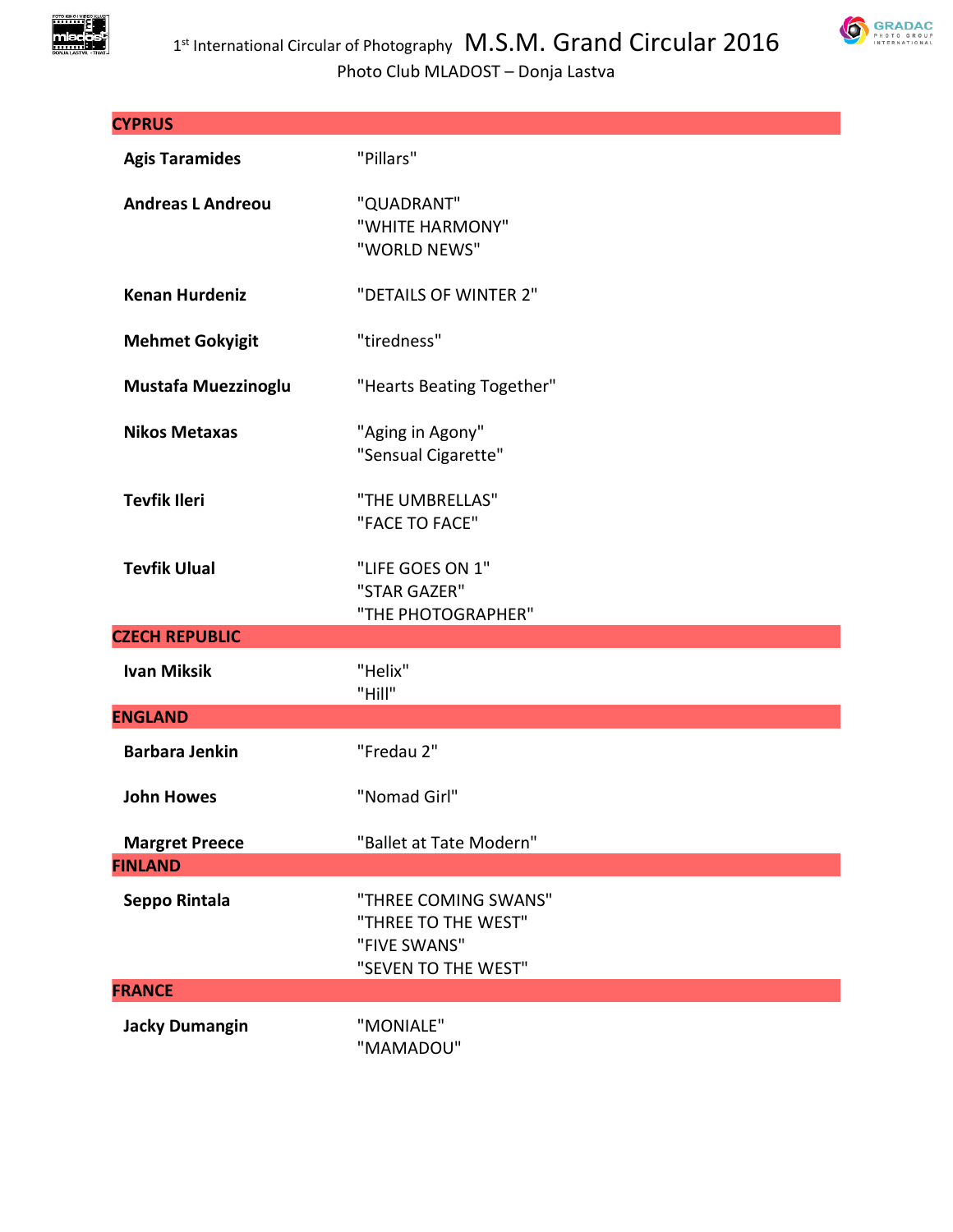

| <b>Roger Jourdain</b>        | "Drummer Lilou No1"<br>"Faty"<br>"Free Wheels 2011 No01"                                    |
|------------------------------|---------------------------------------------------------------------------------------------|
|                              | "Pirate Eyes"                                                                               |
| <b>GERMANY</b>               |                                                                                             |
| <b>Bernhard Pfeiffr</b>      | "Monument Valley 3"                                                                         |
| <b>Birgit Pustelnik</b>      | "Bass Passion"                                                                              |
| <b>Eva Maria Zernig</b>      | "Faceless"                                                                                  |
| <b>Frank Hausdoerfer</b>     | "Lights"                                                                                    |
| <b>Manfred Kluger</b>        | "peacock dance-1"<br>"last samurai"<br>"a noble pallor-1"                                   |
| <b>Martine Feldkamp</b>      | "Old Footbridge"                                                                            |
| <b>Thomas Detzner</b>        | "Body Landscapes"<br>"Svit 3"<br>"Tanja 4"                                                  |
| <b>GREECE</b>                |                                                                                             |
| <b>Giorgos Tsigkas</b>       | "Breaking the waves"<br>"the eye sees everything"<br>"shadows in captivity"<br>"liberation" |
| <b>HONG KONG</b>             |                                                                                             |
| <b>Chun Yip Chau</b>         | "Going to Farm"<br>"On the Coast"<br>"In the Fishing Pond"<br>"Window Cleaning"             |
| <b>Eric Woo</b>              | "PAIN THINKING"                                                                             |
| <b>Hoi Yan Fong</b>          | "Young couple"                                                                              |
| <b>Hong Wai Victor Cheng</b> | "OLD MAN 6"<br>"VIETNAM LIFE 1"                                                             |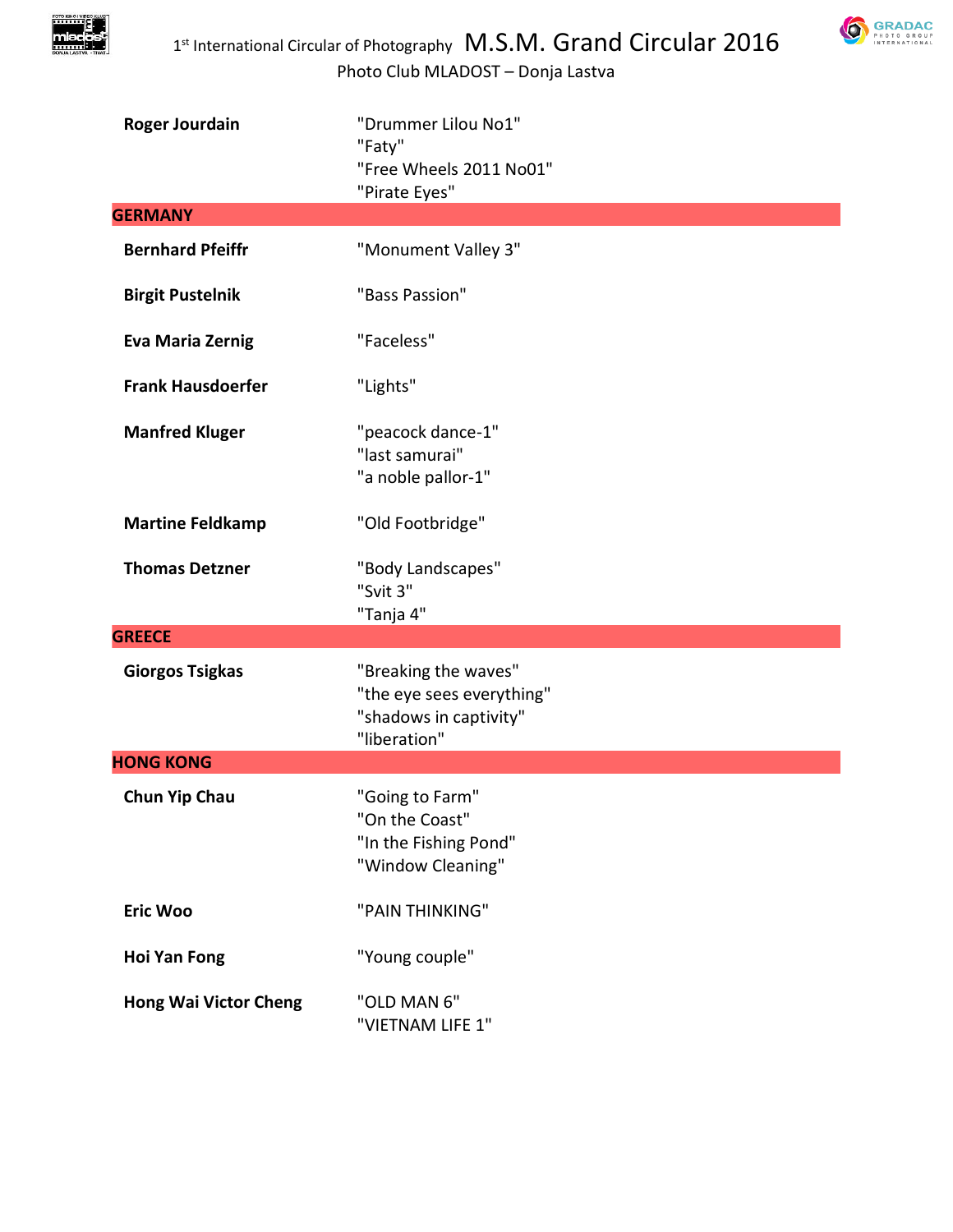



| <b>Kam Yuk Anita Yick</b>              | "Walking on sand 001"<br>"Countryside"                                     |
|----------------------------------------|----------------------------------------------------------------------------|
| <b>Kwok Kei Daniel Tse</b>             | "Throwing net 026"<br>"On the street"                                      |
| <b>Man Yu Alex Fung</b>                | "Migration"<br>"Morning fishing"                                           |
| <b>Shiu Sun Cheung</b>                 | "Iron Man"                                                                 |
| <b>Th David Leung</b>                  | "BRUNCH ON SUNDAY"<br>"DANCING COUPLE"                                     |
| <b>INDIA</b>                           |                                                                            |
| Dipankar Dasgupta                      | "Good Morning"<br>"Foot Prints"<br>"Yellow Run"                            |
| Dnyaneshwar Vaidya                     | "BORING LIFE"                                                              |
| Korlapati Saraswatirao                 | "goldmug and grapes"<br>"morning net throwing"                             |
| <b>Pradyut Kumar Das</b>               | "JOYS OF MOTHERHOOD"                                                       |
| <b>Sanjoy Sengupta</b>                 | "poulomi1"                                                                 |
| Sathyanarayana CR                      | "BACK HOME"<br>"THE FLOCK RETURNS"<br>"RETURNING HERD"<br>"WINNOWING PAIR" |
| <b>Sounak Banerjee</b>                 | "Streets of blue"                                                          |
| <b>INDONESIA</b>                       |                                                                            |
| The Eng Loe Djatinegoro<br><b>IRAQ</b> | "BUSY MARKET"                                                              |
|                                        |                                                                            |
| <b>Kadhum Yasser</b>                   | "habeb allah"                                                              |
|                                        | "memorise"                                                                 |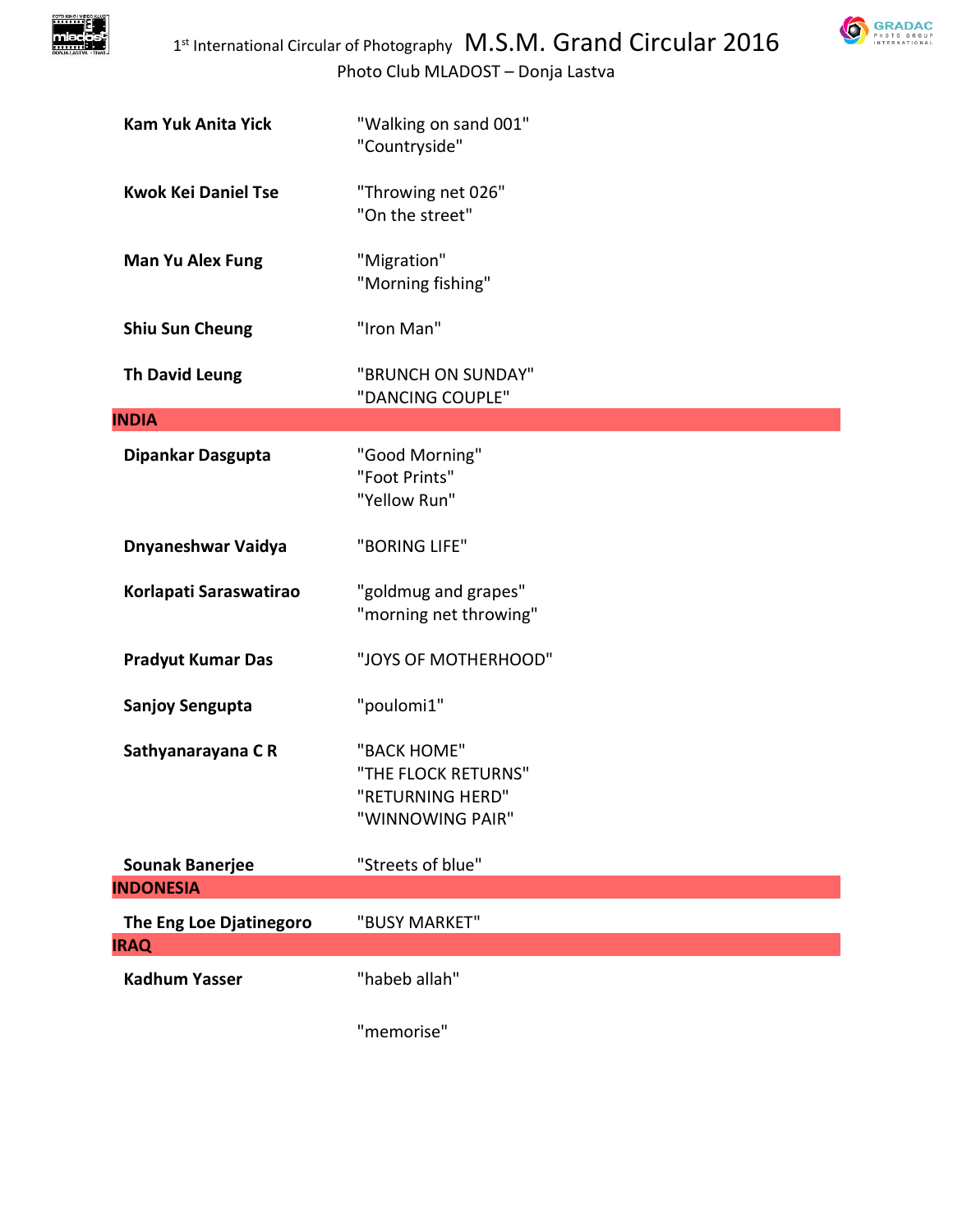



| <b>IRELAND</b>                           |                                                                                                    |
|------------------------------------------|----------------------------------------------------------------------------------------------------|
| <b>Deirdre Murphy</b>                    | "A Trance"<br>"The Hat"<br>"Helen2"                                                                |
| Des Daly                                 | "Pans Rock"                                                                                        |
| <b>Joe Doyle</b>                         | "Fredau By The Window"<br>"Fredaus Daydream"                                                       |
| <b>ISRAEL</b>                            |                                                                                                    |
| <b>Leonid Goldin</b>                     | "Autumn behind a window"<br>"White cat"                                                            |
| <b>ITALY</b>                             |                                                                                                    |
| <b>Claudio Serboli</b>                   | "Serenade"                                                                                         |
| <b>Francesca Salice</b>                  | "BURMESE FISHERMAN"<br>"THE PILGRIM"                                                               |
| <b>Francesco Tarantini</b>               | "first snow in Cernobbio 2"<br>"prudent steps 1"<br>"prudent steps 8"<br>"waiting for green light" |
| <b>Marco Garabello</b>                   | "Cars"<br>"La Tour"                                                                                |
| Pierluigi Rizzato                        | "Four wildebeests"                                                                                 |
| <b>Simone Boddi</b>                      | "pienza 27"                                                                                        |
| <b>KUWAIT</b>                            |                                                                                                    |
| <b>Yousef Almuhanna</b><br><b>LATVIA</b> | "girl smiling"                                                                                     |
|                                          |                                                                                                    |
| <b>Andrey Vahrushew</b>                  | "AMERICA"                                                                                          |
| <b>Andris Apsenieks</b>                  | "Element"<br>"Enigmatic soul"<br>"Like a prayer"                                                   |
| <b>Viesturs Links</b>                    | "REPROACH"                                                                                         |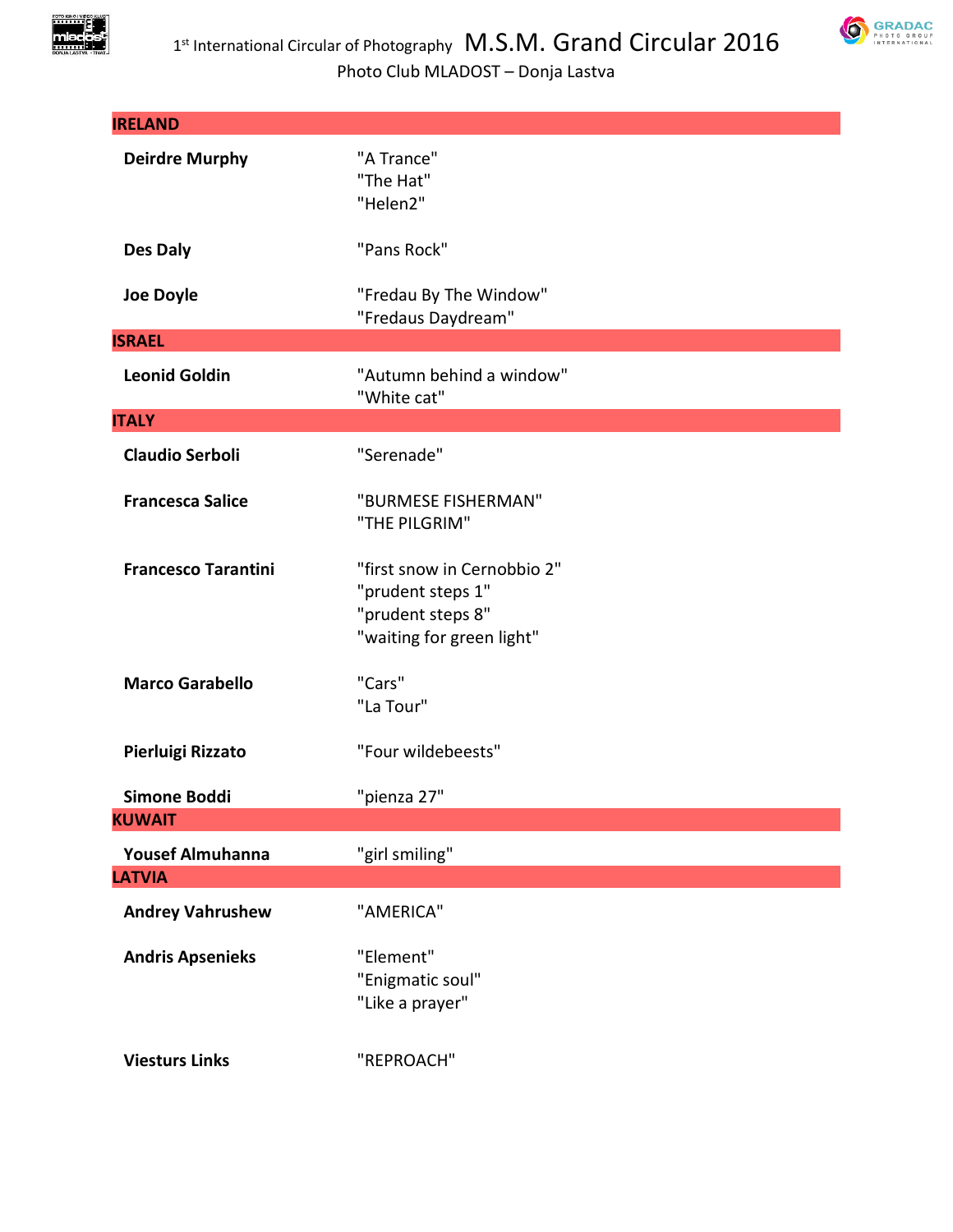



| <b>MACEDONIA</b>                     |                                                                |
|--------------------------------------|----------------------------------------------------------------|
| Dejan Kraljevski                     | "Stranger"<br>"Street"                                         |
| <b>Filip Ilievski</b>                | "Bicycle"<br>"Table"                                           |
| <b>Gligor Maksimovski</b>            | "Kango"                                                        |
| <b>MALAYSIA</b>                      |                                                                |
| <b>Danny Yen Sin Wong</b>            | "Jump Over"                                                    |
| David Nam Lip Lee                    | "Man At Work 05"                                               |
| <b>Kheng Yong Teoh</b>               | "Fried Mee"<br>"Fun"                                           |
| <b>Min Tan</b>                       | "HAPPY AND WORRILESS"                                          |
| <b>NETHERLANDS</b>                   |                                                                |
| <b>Daniel Lybaert</b>                | "Stiekem"<br>"Verdriet in Doel in ZwW"                         |
| <b>NORWAY</b>                        |                                                                |
| <b>Atle Sveen</b>                    | "Ilva in the river"<br>"Ivory Flame in ivy"<br>"Raphaella III" |
| Geir Ivar Horgmo                     | "Av jord"<br>"Shopping"                                        |
| <b>June Groenseth</b><br><b>OMAN</b> | "Sunscreens"                                                   |
| Habib Alzadjali                      | "Tranquility"<br>"Young Man"                                   |
| <b>Hamad Saud Albusaidi</b>          | "ABY ON BAR"<br>"ABY TWINS"                                    |
| <b>Hamed Alghanboosi</b>             | "Chef-6"<br>"Vietnam Woman-2"<br>"Woman in the field-1"        |
| <b>Nidhal Alsalmi</b>                | "Hidden Smile"                                                 |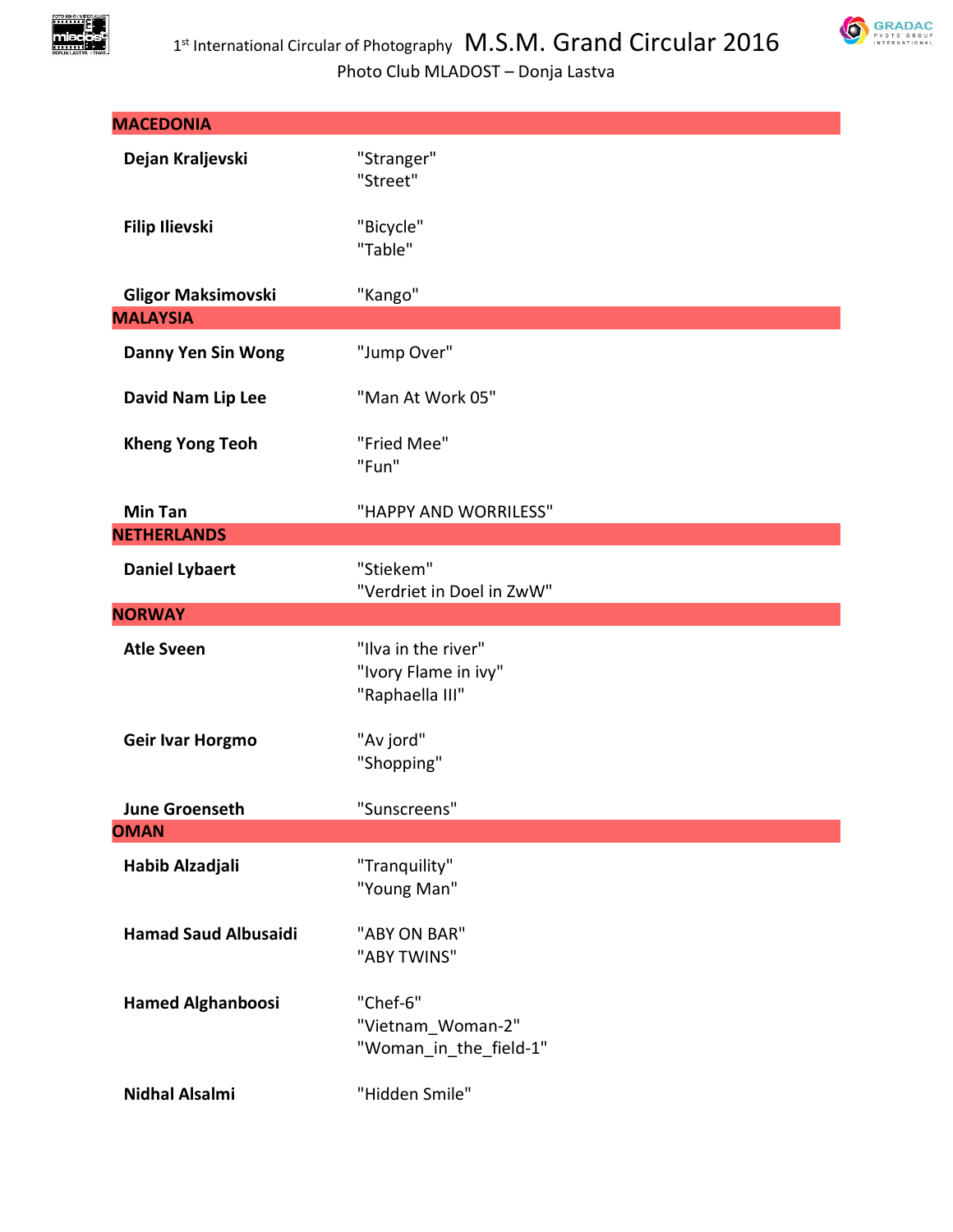

| Osama Al Kharusi              | "emergency window"                                                                                   |
|-------------------------------|------------------------------------------------------------------------------------------------------|
| Yasser Al Abdullah            | "Child from Tribe"                                                                                   |
| Zahir Alsiyabi                | "green eyes"                                                                                         |
| Zahra Almahdi                 | "sad girl"                                                                                           |
| <b>POLAND</b>                 |                                                                                                      |
| <b>Adam Ksieniewicz</b>       | "Woman on the street"                                                                                |
| Przemyslaw Niepokoj<br>Hepnar | "Secret meeting"<br>"Early motherhood"                                                               |
| <b>Tomasz Okoniewski</b>      | "little miss"<br>"moment of breath"<br>"Alex I"<br>"my sweater"                                      |
| <b>PORTUGAL</b>               |                                                                                                      |
| Joao Taborda                  | "Atnightfall"<br>"Friends Will Be Friends"<br>"Meditation and Reading II"<br>"The Portuguese Lovers" |
| <b>QATAR</b>                  |                                                                                                      |
| Abdulla Al Mushaifri          | "Take Me Home Bw"<br>"Aya"<br>"Village Women1"                                                       |
| <b>ROMANIA</b>                |                                                                                                      |
| <b>Istvan Magdo</b>           | "Going home"<br>"Jigsaw"<br>"Still water"<br>"White balance"                                         |
| <b>Lajos Nagy</b>             | "Hayricks winter"<br>"Light in the forest"<br>"Winter on the mountain"                               |
| Valentina Stan                | "Two Umbrellas"<br>"Venice"                                                                          |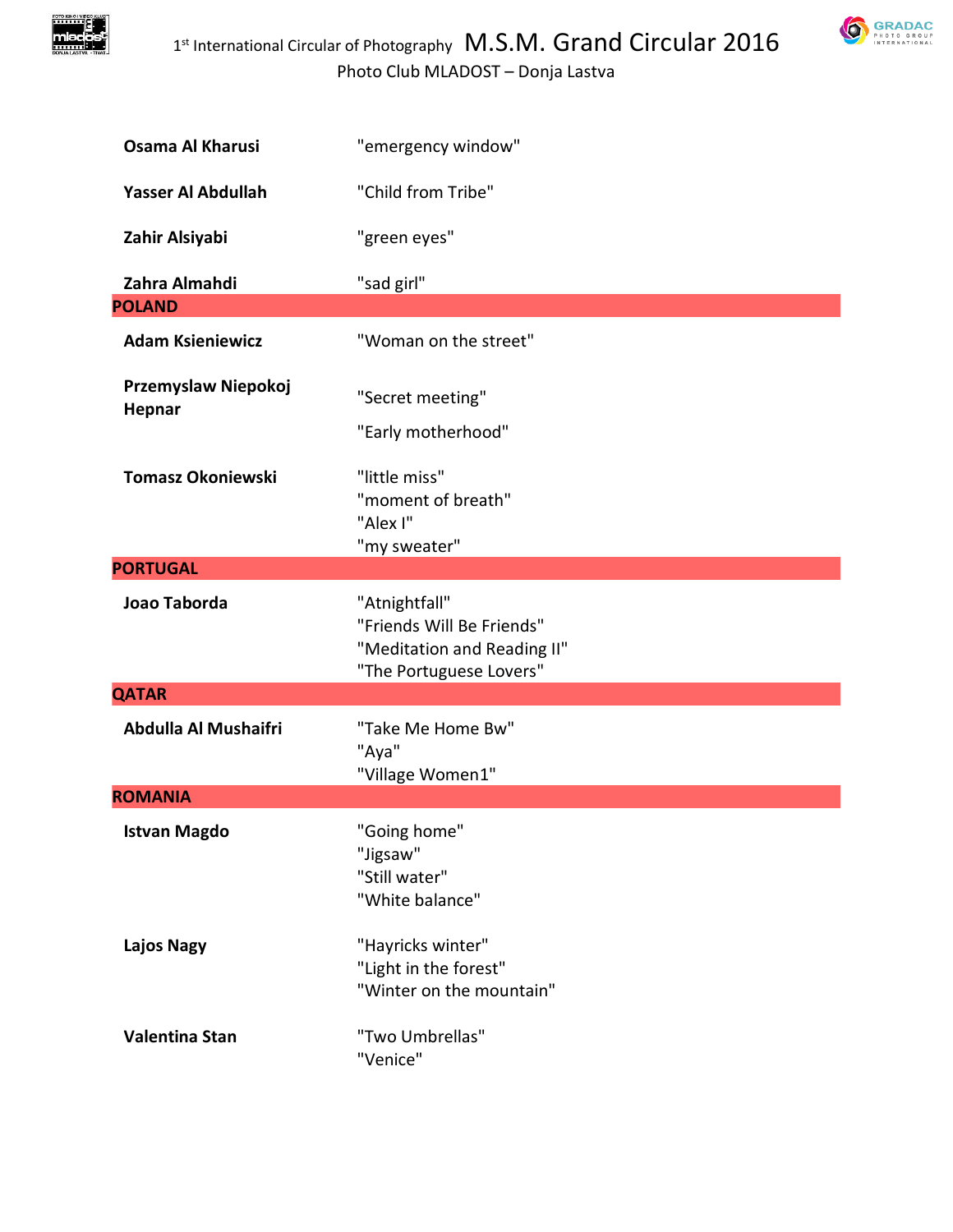

| <b>RUSSIA</b>                    |                                                             |
|----------------------------------|-------------------------------------------------------------|
| <b>Dmitry Arkhipov</b>           | "Forms"                                                     |
| Olga Shiropaeva                  | "Confetti"                                                  |
| <b>Sergey Pesterev</b>           | "Reflection"<br>"Niagara Falls"                             |
| <b>Stanislav Sitnikov</b>        | "Garmony"<br>"democracy"<br>"Another Prague"<br>"Structure" |
| <b>Yury Pustovoy</b>             | "All seeing Eye"                                            |
| <b>SAUDI ARABIA</b>              |                                                             |
| Abdulaziz Albagshi               | "baldness"<br>"Racing camels"<br>"Tomatoes carrier"         |
| Jafar Almokharrag                | "Coffee Grinder"                                            |
| <b>SCOTLAND</b>                  |                                                             |
| <b>Cameron Scott</b>             | "Gull Feeding Frenzy"                                       |
| <b>Eion Johnston</b>             | "Rapt"                                                      |
| <b>Terry Railley</b>             | "Lips"<br>"Waiting"                                         |
| <b>SERBIA</b>                    |                                                             |
| <b>Aleksandar Durekovic</b>      | "Closure"                                                   |
| <b>Boris Nikolasevic</b>         | "Reflection-boris nikolasevic"<br>"Skin-boris nikolasevic"  |
| <b>Borislav Milovanovic</b>      | "Julia"                                                     |
| <b>Branka Vucicevic Vuckovic</b> | "In the gallery"<br>"Shadow"<br>"Thorns"                    |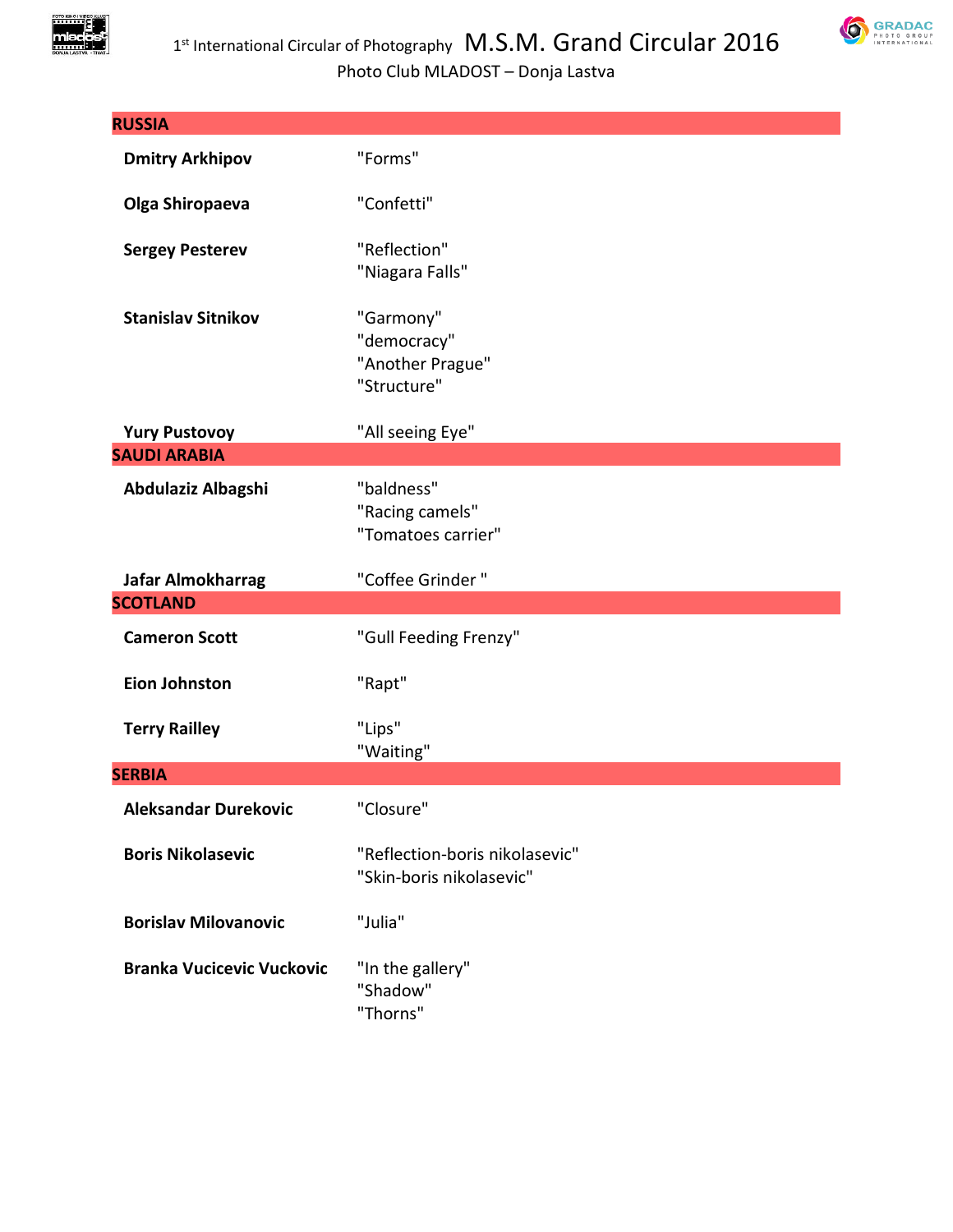



| <b>Damir Buzurovic</b>   | "Step to the stars"<br>"To the dark light"<br>"Unknown girl" |
|--------------------------|--------------------------------------------------------------|
| Edo Iglic                | "Dajana"<br>"Breaking with the past 1"                       |
| <b>SINGAPORE</b>         |                                                              |
| <b>Giap Chiu Teo</b>     | "Abellona in gold"                                           |
| <b>Leong Kiat Lim</b>    | "Four Vietnamese Beauties"<br>"Shadow of Three Girls"        |
| Zee Kek Heng             | "Porter M"<br>"Lina with golden net"                         |
| <b>SLOVENIA</b>          |                                                              |
| <b>Aleksander Cufar</b>  | "W-700"<br>"TS-6010"<br>"Swan-O44"                           |
| <b>Daniel Mauko</b>      | "Fall"<br>"The tree-signpost"<br>"Vineyard lines"            |
| Igor Debevec             | "Modern pyramid"                                             |
| <b>SOUTH AFRICA</b>      |                                                              |
| <b>Charlaine Gerber</b>  | "Forsaken"<br>"In the Mist"                                  |
| <b>SPAIN</b>             |                                                              |
| Oskar Gaskon Maranon     | "Amanece en el lago"<br>"En el museo"<br>"Ullibarri"         |
| <b>SWEDEN</b>            |                                                              |
| <b>Goran Zebuhr</b>      | "Frost"<br>"I am shadowed"                                   |
| <b>Istvan Csomortani</b> | "Alone"<br>"Smile"                                           |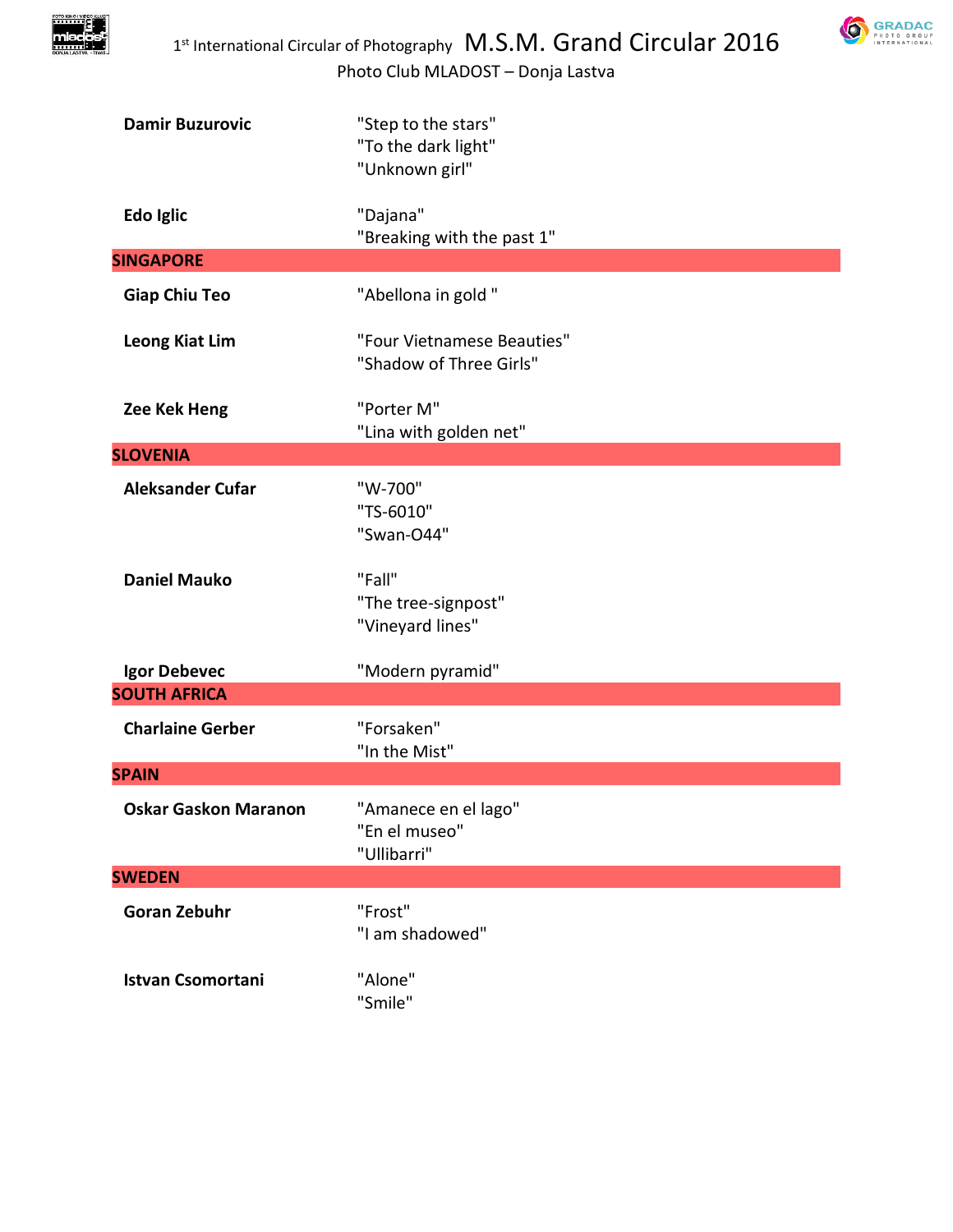

| <b>Mikael Bengtsson</b><br>Lestander | "Follow Me"                                   |
|--------------------------------------|-----------------------------------------------|
|                                      | "Pedestrian Crossing"                         |
| <b>SWITZERLAND</b>                   |                                               |
| <b>Urs Albrecht</b>                  | "Brave new world1"                            |
| <b>Urs Jenzer</b>                    | "China Reisterassen 2"<br>"Africana 2"        |
| <b>TAIWAN</b>                        |                                               |
| Chi Di Chen                          | "Life Flows"<br>"Dream Dance"                 |
| <b>Hsieh Tung Lin</b>                | "Snow Village 2"<br>"Tea Garden 2"            |
| <b>Hsiu Chin Lee</b>                 | "Desert Exploration"<br>"Fried Tiger gun"     |
| <b>TURKEY</b>                        |                                               |
| A Yalcin Ceylani                     | "beet juice boiling"<br>"syrup making"        |
| Asli Atalay Yildirim                 | "asli42"<br>"asli9"                           |
| <b>Aysim Altay</b>                   | "aysim3"                                      |
| <b>Birol Karaibis</b>                | "prayer"<br>"fisherman"                       |
| <b>Can Emre</b>                      | "emre34"<br>"emre42"<br>"emre50"              |
| Canan Erenmemisoglu                  | "canan561"                                    |
| <b>Cetin Alkilic</b>                 | "Always female"<br>"Leather dresser"<br>"Ski" |
| <b>Ercan Sen</b>                     | "ercan17"                                     |
| <b>Esra Ozturk</b>                   | "esra55"                                      |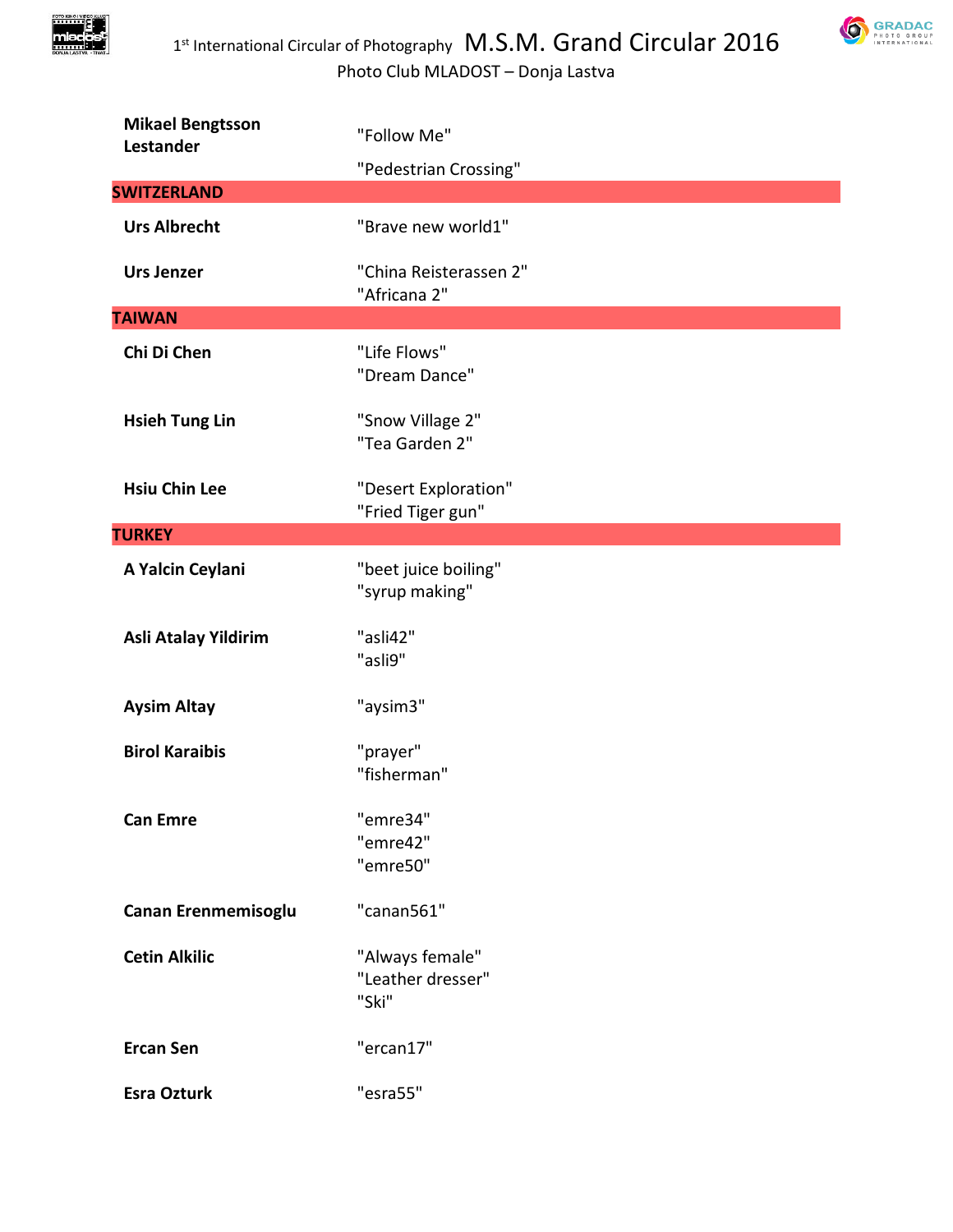

| Ezgi Sezgin                | "ezgi01"                                 |
|----------------------------|------------------------------------------|
| <b>Figen Tuncer</b>        | "figen4"                                 |
| <b>Gunes Demir</b>         | "gunes29"                                |
| <b>Hakan Gunes</b>         | "flamingos in the shadows"               |
| <b>Ilkem Ozar</b>          | "ilkem29"<br>"ilkem80"                   |
| Isin Akpinar               | "isin34"                                 |
| <b>Ismail Ellez</b>        | "ismail9"<br>"ismail31"                  |
| <b>Mehmet Cevik</b>        | "Molasses production"                    |
| <b>Mehmet Yasar Koseli</b> | "my window"<br>"potter"<br>"life"        |
| <b>Mine Alpar</b>          | "mine23"<br>"mine110"<br>"mine81"        |
| <b>Murat Eksioglu</b>      | "murat05"                                |
| Nazan Okay                 | "nazan67"<br>"nazan51<br>"nazan69"       |
| Nigar Baykan               | "nigar45"                                |
| Nilufer Kuzu Uluevren      | "nilufer30"<br>"nilufer1"<br>"nilufer28" |
| <b>Nuray Erturk</b>        | "nuray1"<br>"nuray15"                    |
| Semsi Spencer              | "semsi55"                                |
|                            |                                          |

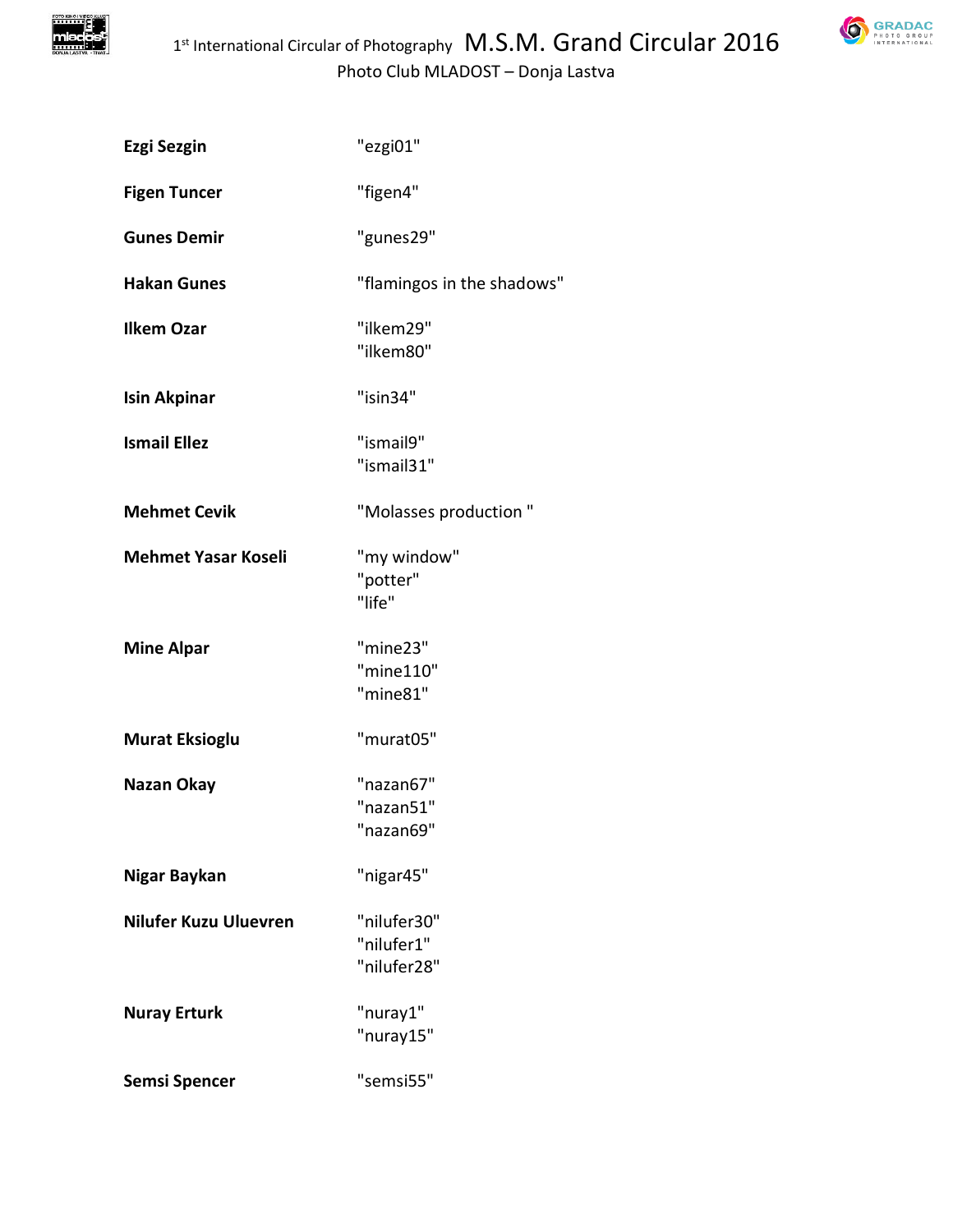



| <b>Tulu Erzene</b>          | "tulu21"<br>"tulu8"                                                  |
|-----------------------------|----------------------------------------------------------------------|
| Zeliha Ozcan                | "zeliha 83"                                                          |
| Zeynep Banu Ergin           | "zbanu26"                                                            |
| <b>UK</b>                   |                                                                      |
| <b>Chris Whitty</b>         | "Time to go home"                                                    |
| <b>John Larry</b>           | "Walking in the Light"                                               |
| <b>Paul Keene</b>           | "Rose"                                                               |
| <b>UNITED ARAB EMIRATES</b> |                                                                      |
| <b>Adnan Ibrahim</b>        | "BABA JE"                                                            |
| Muna Al Zaabi               | "Angel in Chefchaoen 2"<br>"around the mosque"                       |
| <b>Ola Allouz</b>           | "Colorful Chefchaouen"<br>"The Groom"                                |
| <b>USA</b>                  |                                                                      |
| <b>Dan Sniffin</b>          | "Jewel on Iceland Beach 1455 bw"                                     |
| <b>Eugene Hamm</b>          | "Foxtail Barley 4"                                                   |
| <b>Godfrey Wong</b>         | "Blue Angels 13"<br>"Faces 2"                                        |
| <b>Huzhong Cai</b>          | "Light house and milk way"                                           |
| <b>Larry Cowles</b>         | "Take 2 Sabrina Fur Fashion"<br>"Black Hat and Fur Banke"            |
| <b>Larry Mars</b>           | "Longshen Terrace"                                                   |
| <b>Lingyun Mao</b>          | "Farm"                                                               |
| <b>Susan Cowles</b>         | "Linda Snuggled In updated"                                          |
| <b>Thomas Lang</b>          | "Hawaii Surfing 15-02"<br>"Journey In The Desert"<br>"Herding Light" |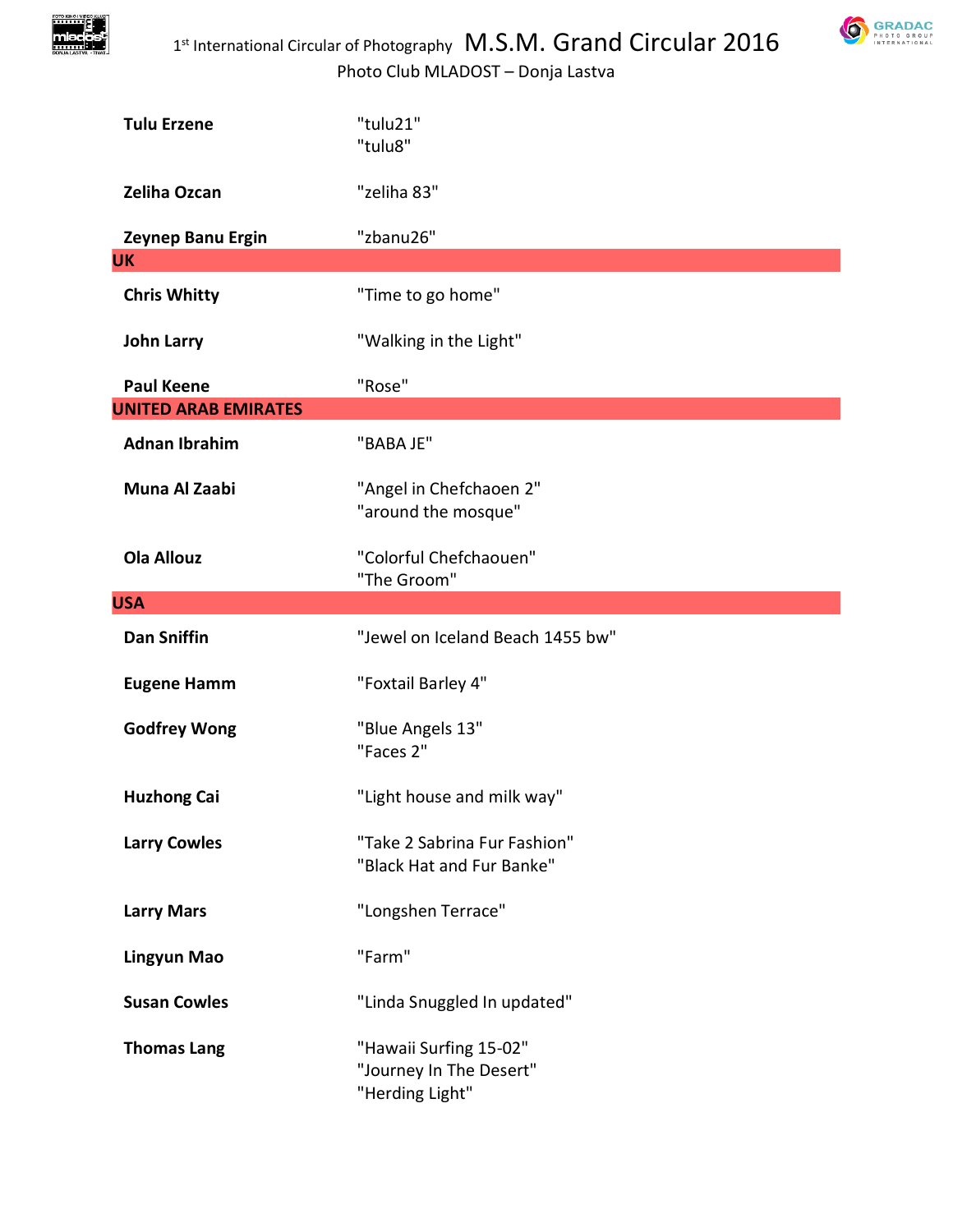



| <b>Tracy Shuxi Feng</b> | "Crane In The Dawn 1601"                             |
|-------------------------|------------------------------------------------------|
|                         | "Horse Racing At The Frontier"                       |
| <b>VIETNAM</b>          |                                                      |
| <b>Duy Tuong Nguyen</b> | "New day 2"<br>"Pho Cao Village"<br>"Returning home" |
|                         |                                                      |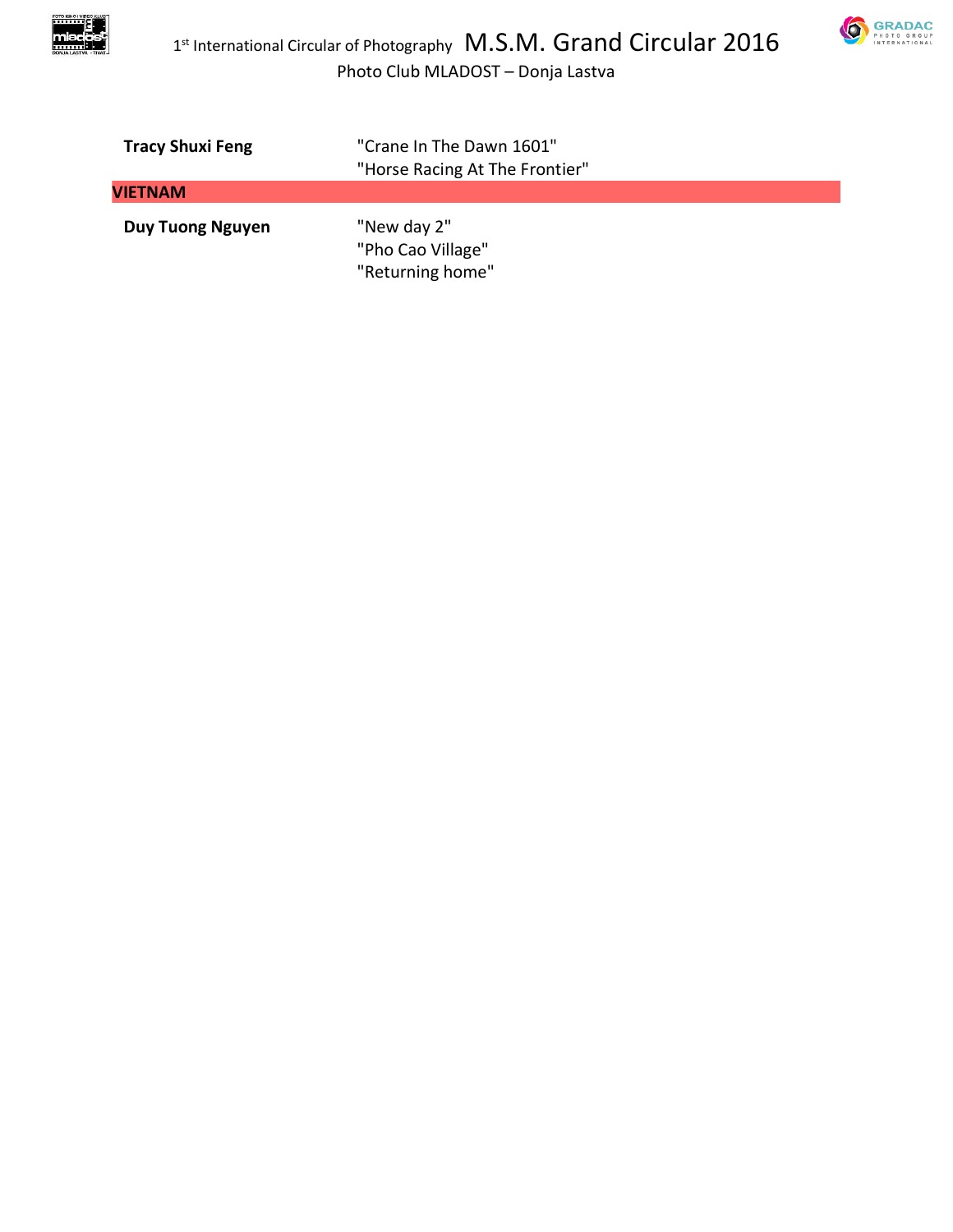



## **SECTION B PHOTO TRAVEL - Acceptances**

|                          | <b>TOTAL</b> |                                                                               |       | <b>ACCEPTED</b> |               |
|--------------------------|--------------|-------------------------------------------------------------------------------|-------|-----------------|---------------|
| <b>Works</b>             | Participants | <b>States</b>                                                                 | Works | Participants    | <b>States</b> |
| 1130                     | 283          | 49                                                                            | 350   | 192             | 47            |
| <b>AUSTRALIA</b>         |              |                                                                               |       |                 |               |
| <b>John Chapman</b>      |              | "Machapuchare Clouds"                                                         |       |                 |               |
| <b>Kim Wormald</b>       |              | "Sunrise warms the Valley"                                                    |       |                 |               |
| <b>Vicki Moritz</b>      |              | "Belvedere valley"<br>"Going down"                                            |       |                 |               |
| <b>Violet Wilson</b>     |              | "Wreck of Governoren"<br>"A Place in the Sun"                                 |       |                 |               |
| <b>Yongxiong Ling</b>    |              | "Disabled car race 2"<br>"Purse seine 3"<br>"Going home 14"<br>"Happiness bw" |       |                 |               |
| <b>AUSTRIA</b>           |              |                                                                               |       |                 |               |
| <b>Alois Bernkopf Dr</b> |              | "Ceremony"                                                                    |       |                 |               |
| <b>Stefan Nagy</b>       |              | "Iceland"<br>"Vulcan"<br>"Douro River"                                        |       |                 |               |
| <b>BAHRAIN</b>           |              |                                                                               |       |                 |               |
| <b>Hassan Altaif</b>     |              | "Departed"                                                                    |       |                 |               |
| <b>Hussain Fardan</b>    |              | "Pilgrims"<br>"Smiling"                                                       |       |                 |               |
| <b>Mamdooh Alsaleh</b>   |              | "Highland"<br>"Suri"                                                          |       |                 |               |
| <b>Muneer Al Najjar</b>  |              | "Grooming"                                                                    |       |                 |               |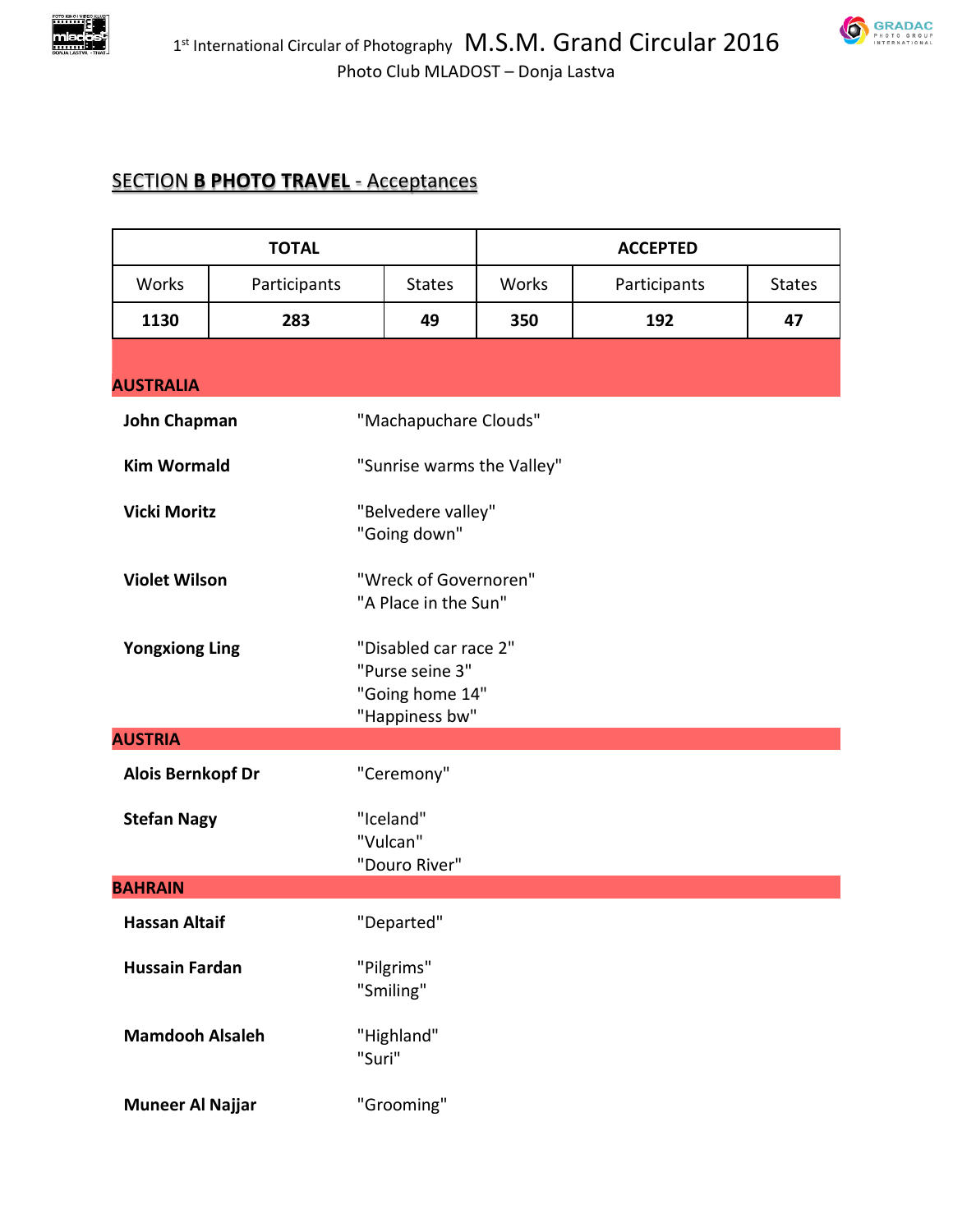

| <b>BELGIUM</b>                 |                                                                                |
|--------------------------------|--------------------------------------------------------------------------------|
| Davy Van Gestel                | "Express train"                                                                |
| <b>Eugene Ponsaerts</b>        | "Vietnam Market b"                                                             |
| <b>Greta Verelst</b>           | "Scottish Beach"                                                               |
| Jean Luc Legrand               | "Clint be"<br>"Les chevres de Roquemartine"                                    |
| <b>Jeanpierre Bartholomeus</b> | "COLORADO"                                                                     |
| <b>Jozef Aerts</b>             | "Dao-women"<br>"Near the street"                                               |
| <b>CANADA</b>                  |                                                                                |
| Dany Chan                      | "Nian Jiang Simple Daily Living_"                                              |
| <b>Phillip Kwan</b>            | "Sand Dune at Sunrise"                                                         |
| <b>CHINA</b>                   |                                                                                |
| <b>Chunxin Ye</b>              | "Passersby"                                                                    |
| <b>Desheng Xu</b>              | "Tradition"<br>"Brother"<br>"Buddhist Doors"                                   |
| <b>Fangru Wei</b>              | "Fog pan fishing boat"<br>"Way back"                                           |
| <b>Guixiang Huang</b>          | "Bow"                                                                          |
| <b>Guohua Liu</b>              | "Market on the River"                                                          |
| <b>Hefeng Wu</b>               | "Windows of Potala Palace"<br>"Living on the Sea"                              |
| Hong Li                        | "Grandpas love7"<br>"Old street 19"<br>"Village barbershop"<br>"Village Class" |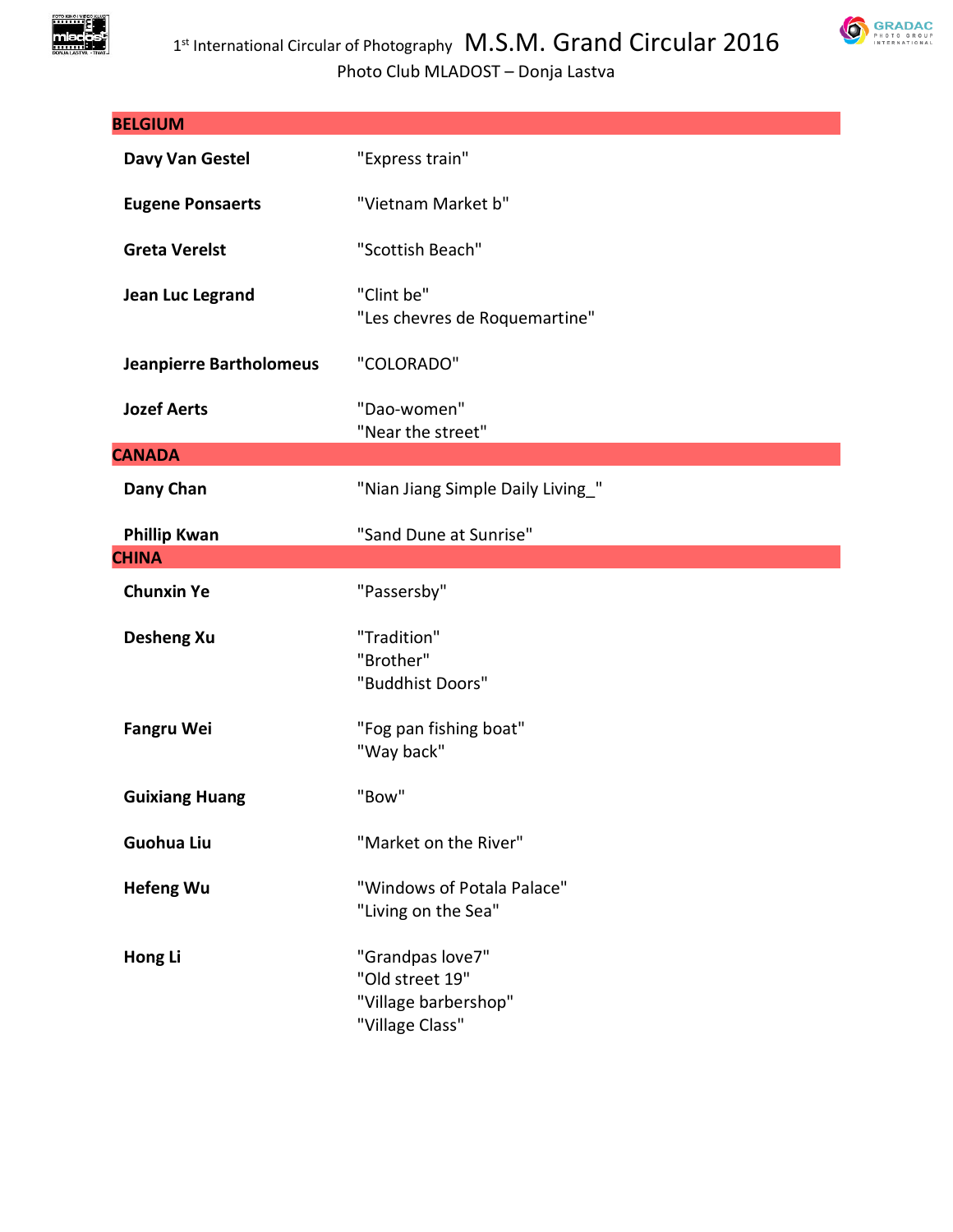

| <b>Hw Chan</b>       | "Rain day street 13"<br>"Lake Bled Ljubljana"                      |
|----------------------|--------------------------------------------------------------------|
| Jianxun Wu           | "Alone"<br>"Fishmen"                                               |
| Jin Lin              | "Purse Net"                                                        |
| Jinghui Chen         | "BEAUTIFUL PLAIN NO9"                                              |
| <b>Kuanglong Luo</b> | "Fishing"                                                          |
| <b>Lanfeng Chen</b>  | "Sheet music5"<br>"Way home2"                                      |
| <b>Liang Yin</b>     | "Fishery"                                                          |
| Limin Wu             | "Travel in the Rape Flower Field"                                  |
| <b>Min Huang</b>     | "Desert camel shadow2"                                             |
| Peng Li              | "Holy Worship 7"<br>"Mother and Kid"                               |
| <b>Qiang Yu</b>      | "Performance"                                                      |
| <b>Shunan Tan</b>    | "Veins of the Earth"<br>"Ceremony"<br>"Purse Net"<br>"Fisherwoman" |
| <b>Shuying Li</b>    | "Fishing"<br>"Sharing"                                             |
| <b>Wenguang Lu</b>   | "Mursi Tribe"<br>"Body Art"                                        |
| Xiaomei Xu           | "A horse and Easter Island statues"<br>"Drawing"                   |
| <b>Xiaoqing Chen</b> | "Pleasant Journey"                                                 |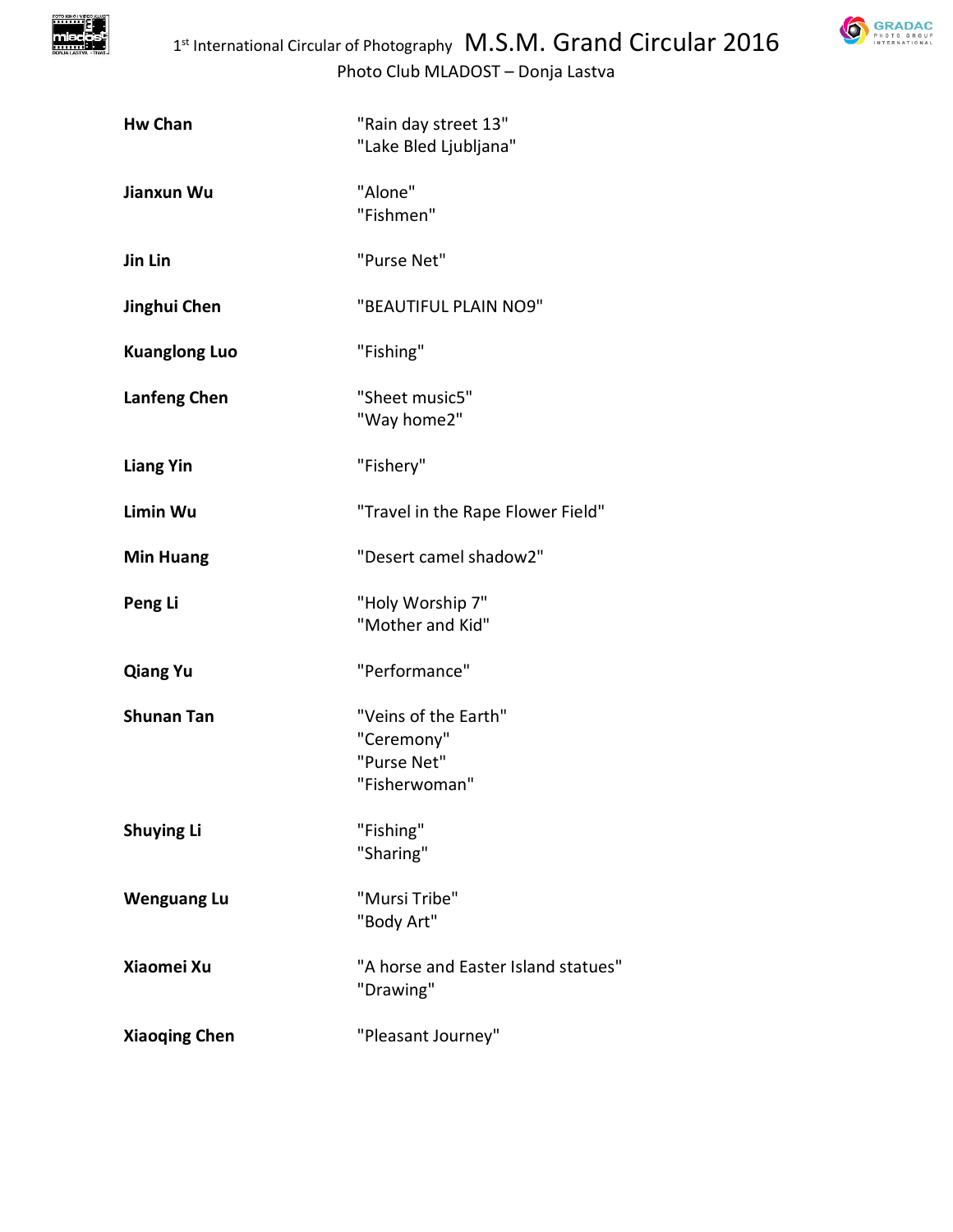

| Xu Jian                 | "Giant net fishing"<br>"Looking back"<br>"spiral stairs" |
|-------------------------|----------------------------------------------------------|
| Yi Wan                  | "Sacrifice Series 81"<br>"Terraced field 11"             |
| <b>Yiliang Yang</b>     | "Dharma Assembly"<br>"Fly"<br>"African Quinceanera"      |
| <b>Yong Deng</b>        | "Keekwilee-Houses"<br>"Sailing"                          |
| <b>Zhengjun Chen</b>    | "Return"                                                 |
| <b>Zhuoyan Lin</b>      | "Ancient Town"<br>"Fairyland"<br>"Night Falling"         |
| <b>CYPRUS</b>           |                                                          |
| <b>Agis Taramides</b>   | "Vatican museum"                                         |
| <b>Kenan Hurdeniz</b>   | "HAMNOY"                                                 |
| <b>Mehmet Gokyigit</b>  | "line of sight"                                          |
| Mustafa Muezzinoglu     | "Ayintap"<br>"Everywhere"<br>"Indian"                    |
| <b>Romos Kotsonis</b>   | "In line"<br>"Yachts and Boats"                          |
| <b>Tevfik Ulual</b>     | "BARE FOOTED PASSENGERS"                                 |
| <b>EGYPT</b>            |                                                          |
| <b>Mohamed El Rayes</b> | "A hope in a desert"                                     |
| <b>ENGLAND</b>          |                                                          |
| <b>Bob Devine</b>       | "whos watching who"                                      |
| <b>Judith Cook</b>      | "Going Up"                                               |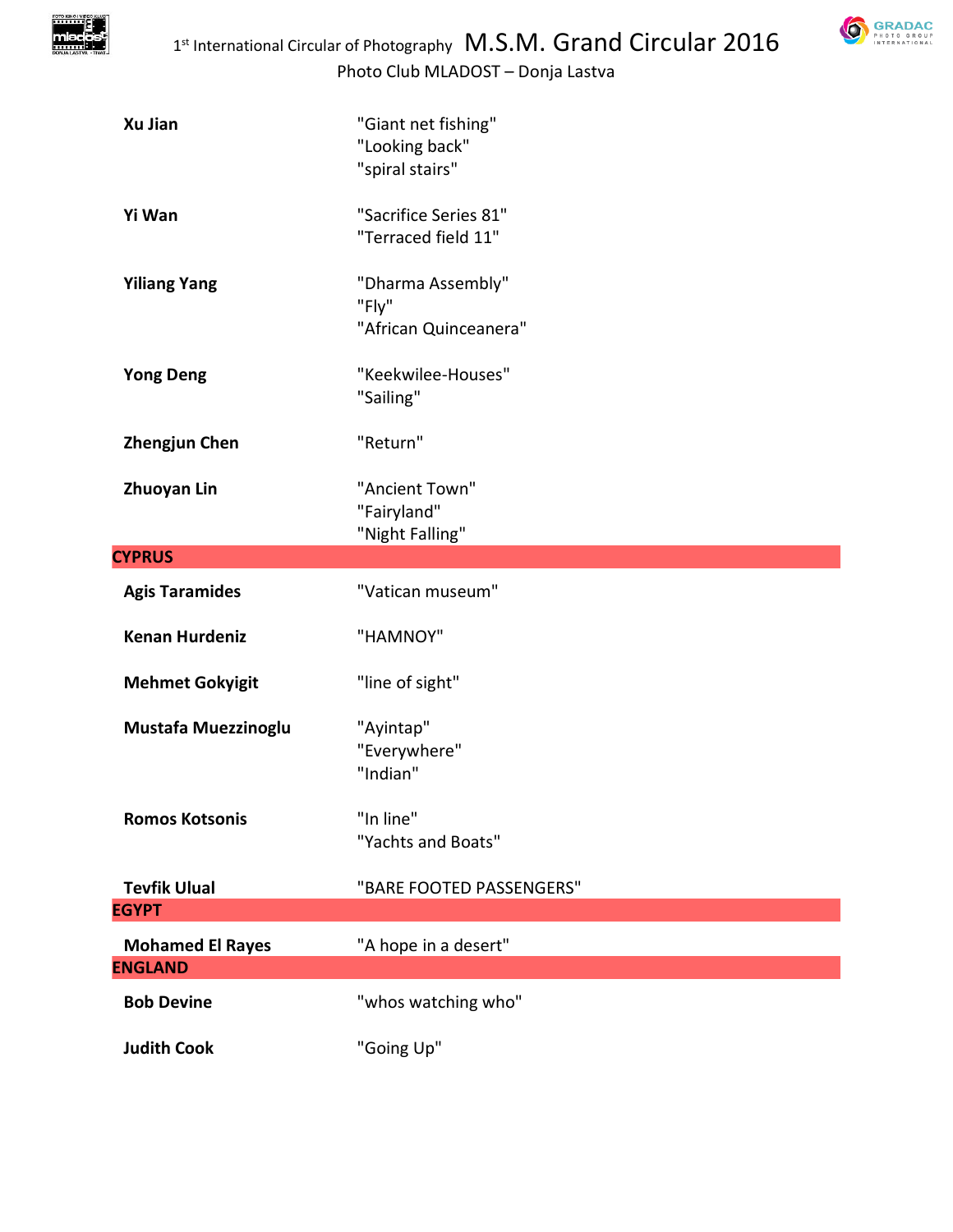

| <b>Margret Preece</b>      | "Cattle Wagon"<br>"Keflavik Powerstation"                                                     |
|----------------------------|-----------------------------------------------------------------------------------------------|
| <b>FRANCE</b>              |                                                                                               |
| <b>Jean Claude Bacle</b>   | "Ski a Vallandry"                                                                             |
|                            |                                                                                               |
| <b>Roger Jourdain</b>      | "Dune 45"<br>"Inspection in Masai School"<br>"Sowing In India"<br>"Suku Bajo Benteg Children" |
| <b>GERMANY</b>             |                                                                                               |
| <b>Bernhard Pfeiffr</b>    | "Sidelight"                                                                                   |
| <b>Eva Maria Zernig</b>    | "Autumn Triad"<br>"Chiemsee Evening 1"                                                        |
| <b>Frank Hausdoerfer</b>   | "Red Fitz Roy"                                                                                |
| <b>Klaus Schwinges</b>     | "Granville 4"<br>"Vorsaison"                                                                  |
| <b>Manfred Kluger</b>      | "on sightseeing tour-1"<br>"meditative-1"<br>"varanasi morning-2"                             |
| <b>Ursula Bruder</b>       | "Xiapu 1"<br>"mystical terraces sw"<br>"patterns of Fujian 2"                                 |
| <b>GREECE</b>              |                                                                                               |
| <b>Giorgos Tsigkas</b>     | "Messolonghi lagoon"<br>"classic image of the Aegean Sea"                                     |
| <b>Kostas Chalkiadakis</b> | "Little girl Nr3"<br>"Sunrise in desert"                                                      |
| <b>Manolis Koutsakis</b>   | "MOROCCO 1"                                                                                   |
| <b>HONG KONG</b>           |                                                                                               |
| Chau Kei Checky Lam        | "Cave Buddha"<br>"Sale"<br>"Speed Rush"<br>"Sunset Bridge"                                    |
| <b>Hoi Yan Fong</b>        | "Freezed up"                                                                                  |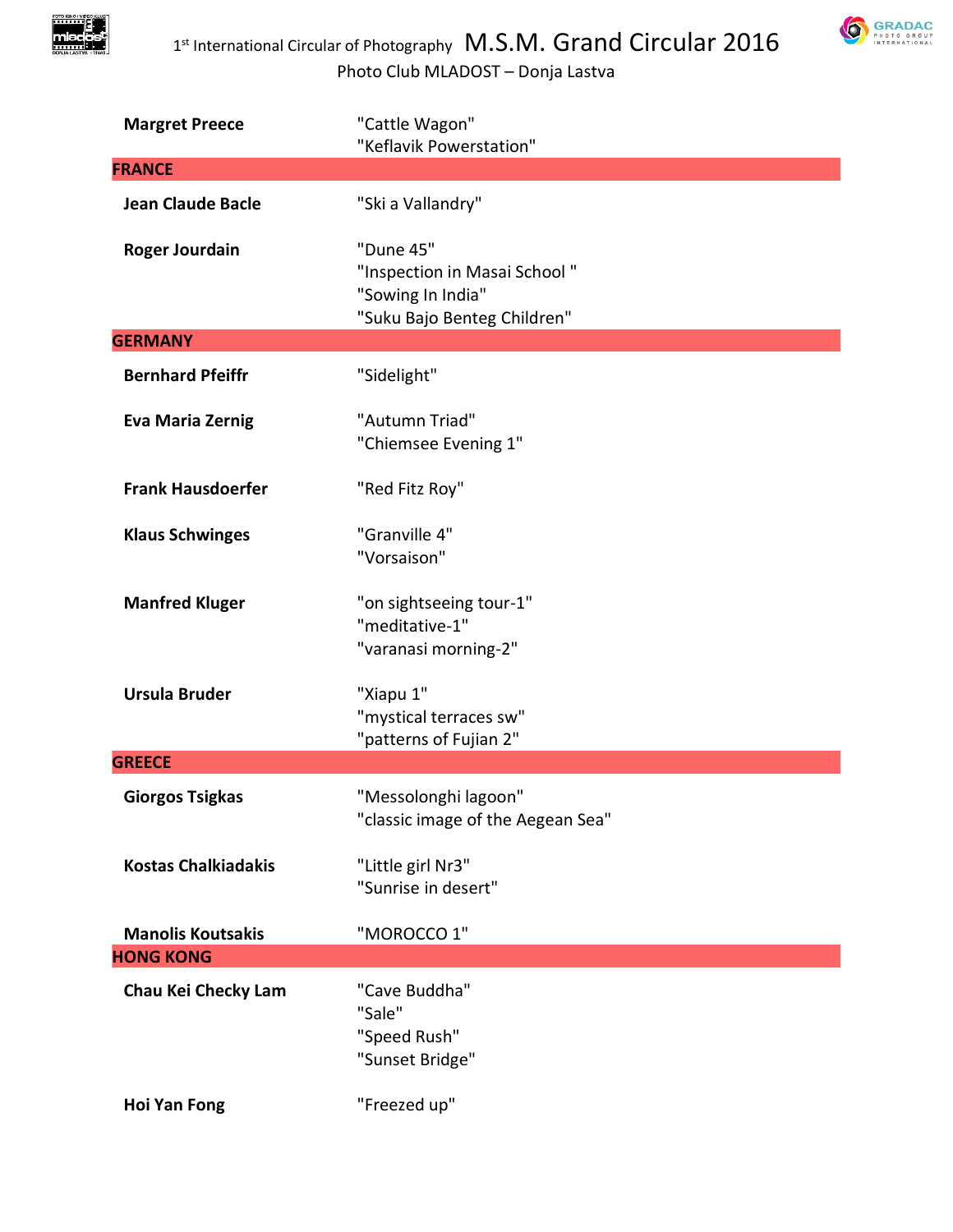

Photo Club MLADOST – Donja Lastva

| <b>Hong Wai Victor Cheng</b> | "DRAGON BOAT 1"                                                  |
|------------------------------|------------------------------------------------------------------|
| <b>Kam Yuk Anita Yick</b>    | "Family play 002"                                                |
| <b>Kwok Kei Daniel Tse</b>   | "Morning throwing 003"<br>"Morning fog 001"<br>"Fog morning 024" |
| <b>Man Yu Alex Fung</b>      | "Celebration"<br>"Nature life"                                   |
| <b>Wolfgang Lin</b>          | "The Netwrok Bridge"                                             |
| <b>INDIA</b>                 |                                                                  |
| Dipankar Dasgupta            | "The Train"                                                      |
| Dnyaneshwar Vaidya           | "PROJECT DANTAK HIGHEST POINT OF BHUTAN"                         |
| <b>Sounak Banerjee</b>       | "Its a height record"<br>"Desert Horizons"                       |
| <b>INDONESIA</b>             |                                                                  |
| The Eng Loe Djatinegoro      | "STORM IS COMING"<br>"TSEMAI ONE STYLE"<br>"SKY SHOWER"          |
| <b>IRAQ</b>                  |                                                                  |
| <b>Kadhum Yasser</b>         | "noor"<br>"ali draj"<br>"look child"                             |
| <b>IRELAND</b>               |                                                                  |
| <b>Joe Doyle</b>             | "Canary Wharf"<br>"La Defense"                                   |
| <b>Paul Maher</b>            | "Windy Day"                                                      |
| <b>ISRAEL</b>                |                                                                  |
| <b>Leonid Goldin</b>         | "Alcazar"                                                        |

"Morning Mail 2"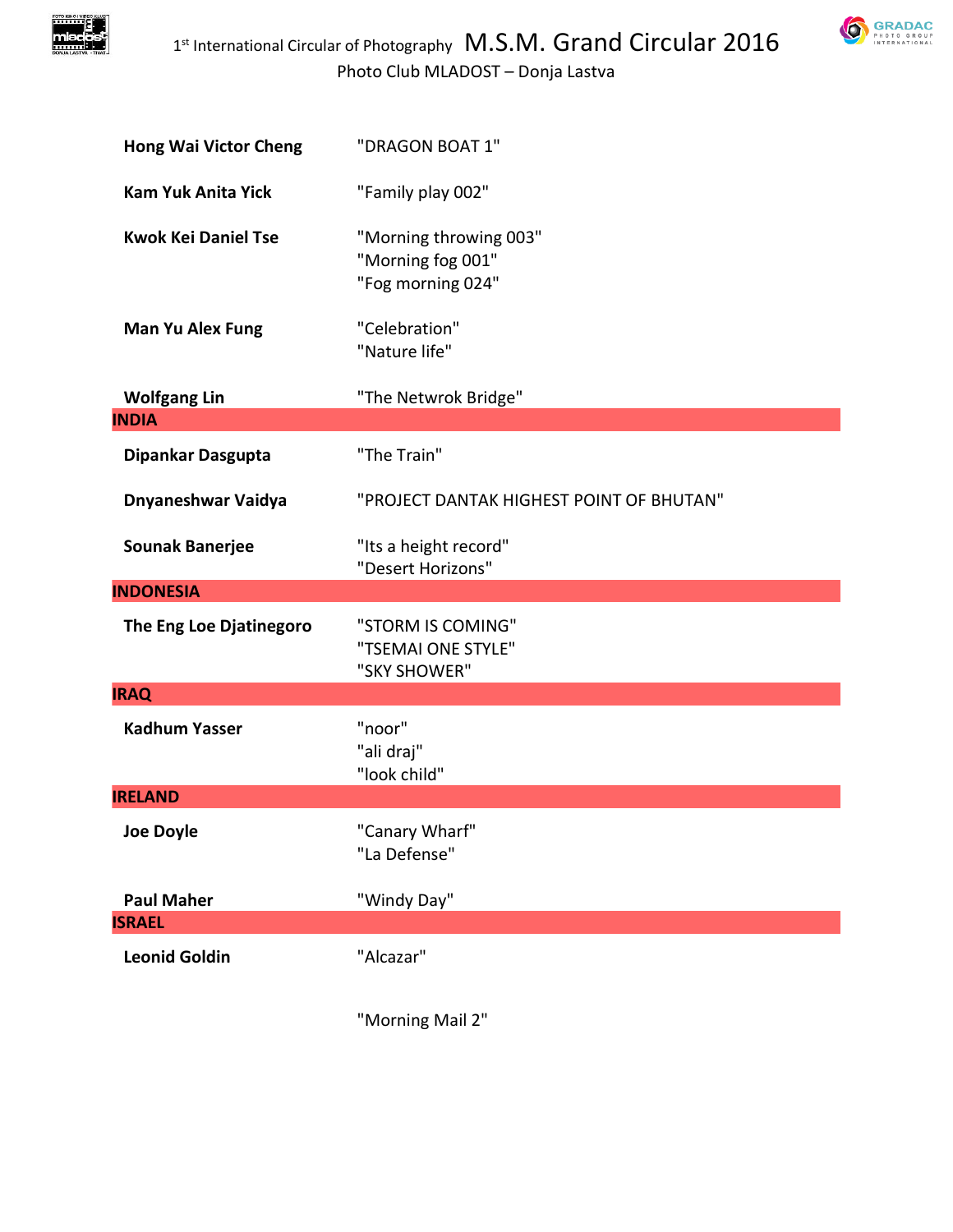

| <b>ITALY</b>              |                                                                                       |
|---------------------------|---------------------------------------------------------------------------------------|
| <b>Bernini Giuseppe</b>   | "On the pier"<br>"Light on the bridge"<br>"Toscana attimi di luce 01"<br>"Al pascolo" |
| <b>Claudio Serboli</b>    | "Reichstag"<br>"Sul Ponte"<br>"T A V"<br>"Treno a Vapore"                             |
| <b>Francesca Salice</b>   | "CAPPADOCIA HOT AIR BALLOON"<br>"HABANA MELODIES"<br>"MOROCCAN TANNERIES"             |
| <b>Marco Garabello</b>    | "Tea Party"                                                                           |
| Pierluigi Rizzato         | "Karo tribe"                                                                          |
| Simone Boddi              | "winter 1"<br>"winter 7"                                                              |
| <b>KUWAIT</b>             |                                                                                       |
|                           |                                                                                       |
| <b>Yousef Almuhanna</b>   | "yellow"                                                                              |
| <b>MACEDONIA</b>          | "a woman in the temple"                                                               |
| Dejan Angelovski          | "Most"                                                                                |
| Dejan Kraljevski          | "Morning in Dubai"                                                                    |
| <b>Filip Ilievski</b>     | "At the airport 2"                                                                    |
| <b>Gligor Maksimovski</b> | "Paprikar"<br>"Red homeless"<br>"Pravoslavlje"<br>"22537-NM"                          |
| Vladimir Jovanovski       | "Prague 02-2014"<br>"Prague 05-2014"                                                  |
| <b>MALAYSIA</b>           |                                                                                       |
| <b>Danny Yen Sin Wong</b> | "Kathmandu Durbar Square"                                                             |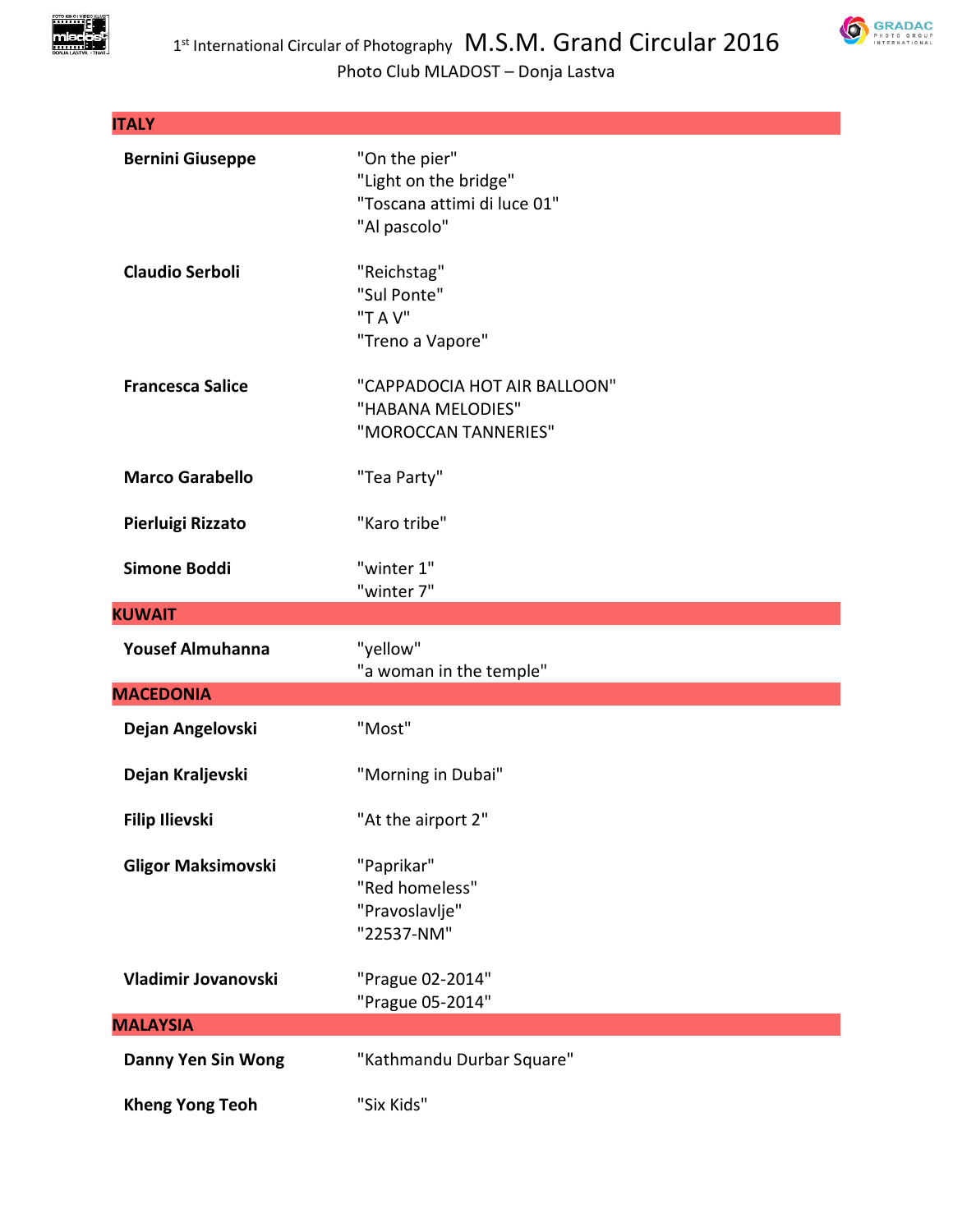



| <b>Min Tan</b>              | "GUILIN LIFESTYLE"<br>"TRADITIONAL COOKING"<br>"MONKS OF WHITE STUPA"             |
|-----------------------------|-----------------------------------------------------------------------------------|
| <b>Siow Yih Teo</b>         | "Jump"<br>"Jump To Sea"<br>"Tug Of War"                                           |
| <b>NETHERLANDS</b>          |                                                                                   |
| <b>Daniel Lybaert</b>       | "Winter in Zeeland"<br>"Berijpt landschap"<br>"Winterochtend"<br>"Scherpenheuvel" |
| <b>NEW ZEALAND</b>          |                                                                                   |
| <b>Brett Walter</b>         | "Ha Long Bay Trader"<br>"Milford Track New Zealand"                               |
| <b>NORWAY</b>               |                                                                                   |
| <b>Arne Bergo</b>           | "Munk boy in window"                                                              |
| <b>Atle Sveen</b>           | "Blue hour sunset"                                                                |
| Geir Ivar Horgmo            | "Gellert"                                                                         |
| <b>Stein Jarle Vadet</b>    | "At the harbour"<br>"Haglebu"                                                     |
| <b>OMAN</b>                 |                                                                                   |
| <b>Bashair Alazry</b>       | "Bamboo Stalk"                                                                    |
| Habib Alzadjali             | "The Bedouin Boy"<br>"Three Windows"<br>"Woman Cooking"                           |
| <b>Hamad Saud Albusaidi</b> | "ABY GENERATIONS"<br>"ABY MOTAGHAWILLAH"<br>"ABY TANQEET"                         |
| <b>Nidhal Alsalmi</b>       | "Rainy day"                                                                       |
| Yasser Al Abdullah          | "Three Sisters"<br>"Child from Africa"                                            |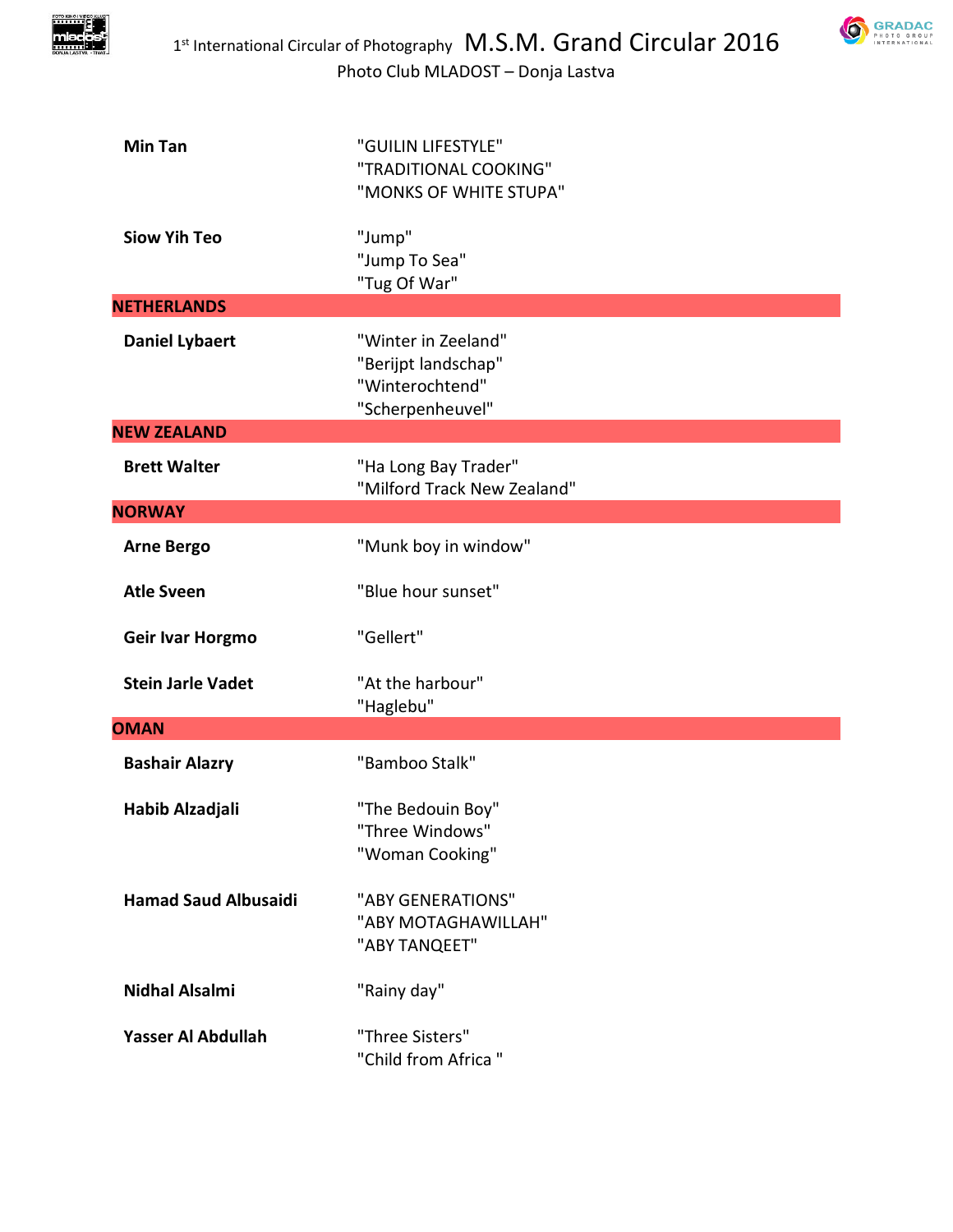



| <b>POLAND</b>            |                                                                                                        |  |
|--------------------------|--------------------------------------------------------------------------------------------------------|--|
| <b>Tomasz Okoniewski</b> | "on the height"<br>"bon appetit"<br>"fatigue"                                                          |  |
| <b>PORTUGAL</b>          |                                                                                                        |  |
| Joao Taborda             | "French Quarter"<br>"I m Here"<br>"Strong Wind in Venice"                                              |  |
| <b>QATAR</b>             |                                                                                                        |  |
| Abdulla Al Mushaifri     | "Visit To Sultan Qaboos Mosque"<br>"Sierra Wall"                                                       |  |
| <b>Ashraf Kotb</b>       | "I am Leaving"                                                                                         |  |
| <b>ROMANIA</b>           |                                                                                                        |  |
| <b>Istvan Magdo</b>      | "Square"<br>"The Tree of Life"<br>"Winter stillness"                                                   |  |
| <b>Lajos Nagy</b>        | "Alpen lines"<br>"Empire of the snow"                                                                  |  |
| Valentina Stan           | "Around the Fountain"<br>"Colors in the Rain"<br>"Winter in Istanbul 2"                                |  |
| <b>RUSSIA</b>            |                                                                                                        |  |
| <b>Dmitry Arkhipov</b>   | "Reindeer breeder1"<br>"Reindeer breeder4"<br>"Arctic landscape"                                       |  |
| Olga Shiropaeva          | "From the church"<br>"Road without end"                                                                |  |
| <b>Sergey Agapov</b>     | "Survival"                                                                                             |  |
| <b>Sergey Pesterev</b>   | "Inhabitants of the blue city"<br>"Inhabitants of the blue city 3"<br>"Inhabitants of the blue city 5" |  |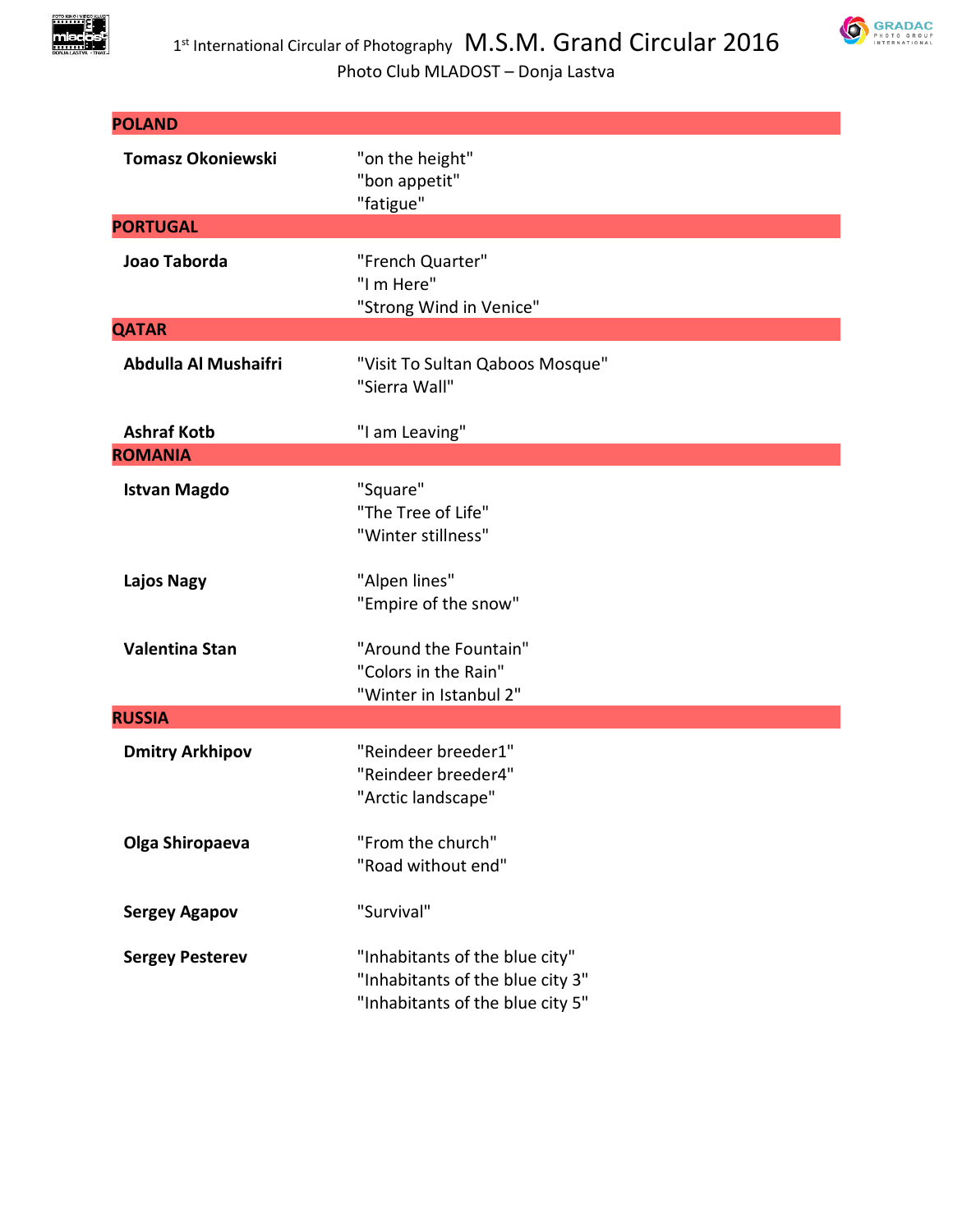

| <b>Viktor Kanunnikov</b>                    | "Tourists in Yellowstone 3"<br>"Valediction"<br>"Waiting 2" |
|---------------------------------------------|-------------------------------------------------------------|
| <b>Yury Pustovoy</b><br><b>SAUDI ARABIA</b> | "Kasmir India"                                              |
| Abdulaziz Albagshi                          | "Read the supplication"<br>"Tribal dance"                   |
| <b>Duaa Muany</b>                           | "chili womens"                                              |
| Jafar Almokharrag                           | "Face from Veitnam"                                         |
| Zakaria Al Hammad                           | "Skirt Dance"                                               |
| <b>SCOTLAND</b>                             |                                                             |
| <b>Terry Railley</b>                        | "Opera House and Moon"                                      |
| <b>SERBIA</b>                               |                                                             |
| <b>Aleksandar Durekovic</b>                 | "Walkers"<br>"Hold The Line"                                |
| <b>Borislav Milovanovic</b>                 | "Master"                                                    |
| <b>Branka Vucicevic Vuckovic</b>            | "Frost"<br>"Nothing between us"<br>"On the stage"           |
| <b>Damir Buzurovic</b>                      | "Open Mouth"<br>"Tree Aeroplane"                            |
| <b>Zoran Milutinovic</b>                    | "Vinca Dumping Ground 20"                                   |
| <b>SINGAPORE</b>                            |                                                             |
| <b>Giap Chiu Teo</b>                        | "Kumar N Balu"                                              |
| <b>Leong Kiat Lim</b>                       | "Beach Cleaner Two"                                         |
| <b>Vincent Liew</b>                         | "Devotion"                                                  |
| Zee Kek Heng                                | "Jeeps racing"                                              |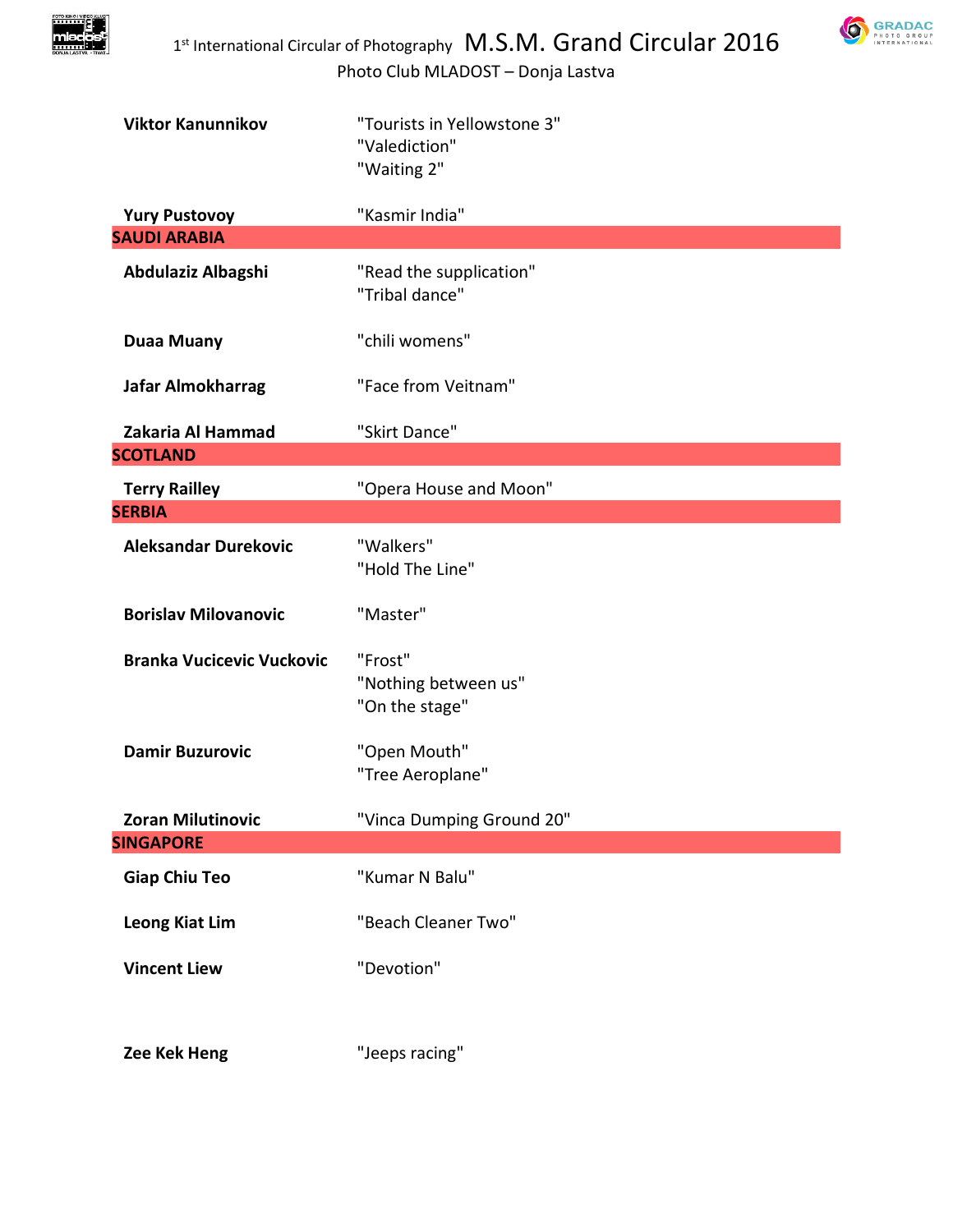

| <b>SLOVENIA</b>                      |                                          |
|--------------------------------------|------------------------------------------|
| <b>Aleksander Cufar</b>              | "Wood-E44"<br>"Lady-BW33"<br>"Wood-G900" |
| <b>Daniel Mauko</b>                  | "Holocaust Memorial"<br>"Red balloon"    |
| Igor Debevec                         | "Lavender fields IV"<br>"Seller II"      |
| <b>SOUTH AFRICA</b>                  |                                          |
| <b>Francois Venter</b>               | "African bush waking up"                 |
| <b>SPAIN</b>                         |                                          |
| <b>Oskar Gaskon Maranon</b>          | "Alhambra"<br>"Molinos manchegos"        |
| Sergio Gonzalez Sierra               | "Sunrise in Carrasqueira"                |
| <b>SWEDEN</b>                        |                                          |
| <b>Istvan Csomortani</b>             | "Jade Dragon"                            |
| <b>Mikael Bengtsson</b><br>Lestander | "Man In A Window"<br>"Sitting In Window" |
| <b>SWITZERLAND</b>                   |                                          |
| <b>Urs Albrecht</b>                  | "ArtStrasbourg"<br>"TCH"                 |
| <b>TAIWAN</b>                        |                                          |
| Chen You Li                          | "Lagoon 2"                               |
| <b>Hsieh Tung Lin</b>                | "Lama Life"<br>"Tibetan Life"            |
| <b>TURKEY</b>                        |                                          |
| A Yalcin Ceylani                     | "cant take any more"                     |
| Asli Atalay Yildirim                 | "asli59"<br>"asli48"<br>"asli52"         |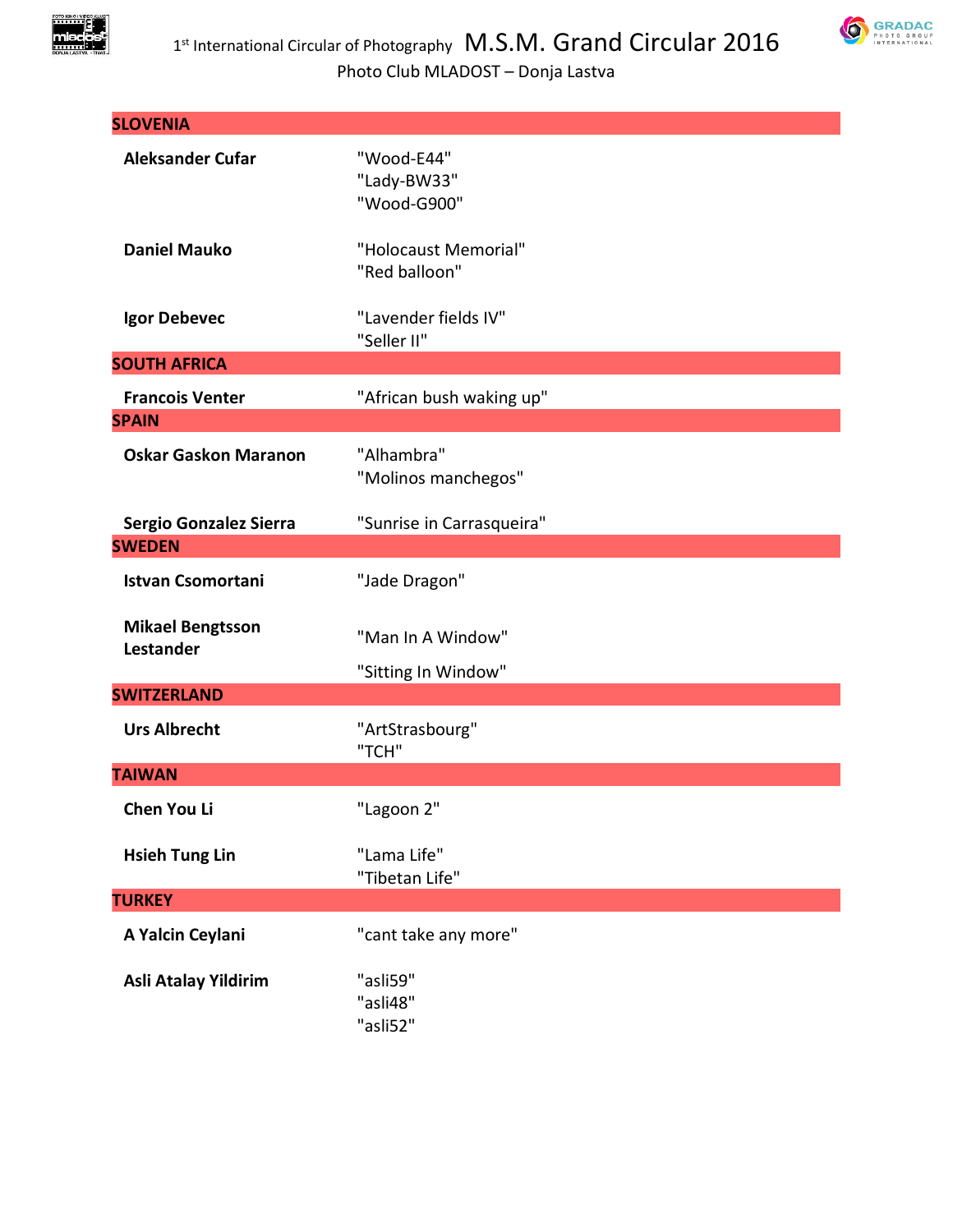

| <b>Aysim Altay</b>         | "aysim12"<br>"aysim19"<br>"aysim27"                            |
|----------------------------|----------------------------------------------------------------|
| <b>Cetin Alkilic</b>       | "Camel the caravan"<br>"Iranian streets"<br>"Street and child" |
| <b>Esra Ozturk</b>         | "esra01"<br>"esra330"<br>"esra81"                              |
| Ezgi Sezgin                | "ezgi03"<br>"ezgi11"<br>"ezgi26"                               |
| <b>Figen Tuncer</b>        | "figen12"<br>"figen16"                                         |
| <b>Gunes Demir</b>         | "gunes17"<br>"gunes2"<br>"gunes24"                             |
| <b>Hakan Gunes</b>         | "Ishak Pasha Palace"<br>"old and proud queen"                  |
| <b>Halenur Diricanli</b>   | "hale21"                                                       |
| <b>Ilkem Ozar</b>          | "ilkem82"                                                      |
| <b>Isin Akpinar</b>        | "isin45"                                                       |
| <b>Ismail Ellez</b>        | "ismail15"                                                     |
| <b>Mehmet Cevik</b>        | "Kusadasi"                                                     |
| <b>Mehmet Yasar Koseli</b> | "ritim"<br>"kamondo"<br>"street market"                        |
| <b>Meltem Inanc</b>        | "meltem35"<br>"meltem79"<br>"meltem18"                         |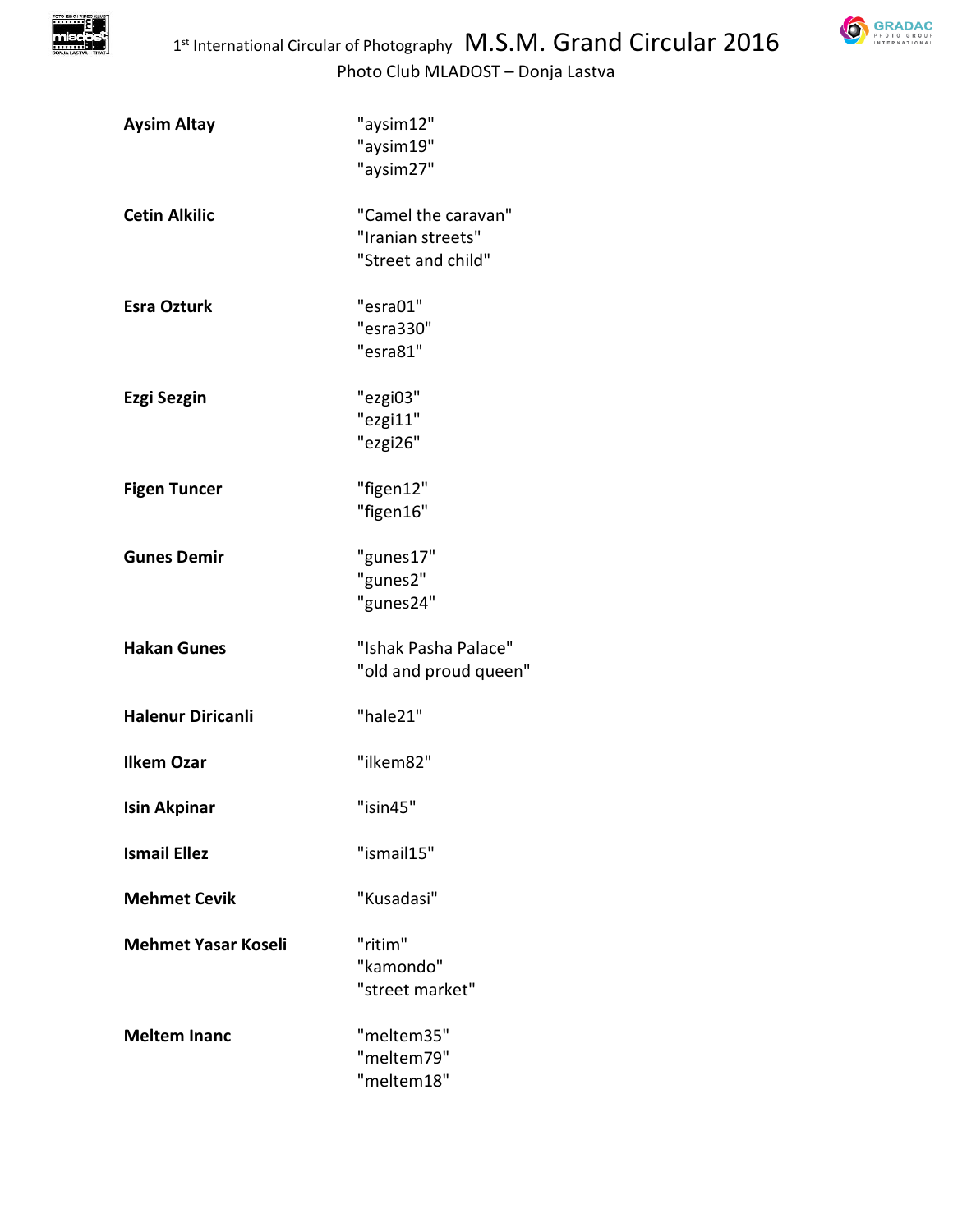

| GRADAC                                 |
|----------------------------------------|
| PHOTO<br>GROUP<br><b>INTERNATIONAL</b> |

| <b>Mine Alpar</b>            | "mine08"<br>"mine05"                                        |
|------------------------------|-------------------------------------------------------------|
| <b>Murat Eksioglu</b>        | "murat37sb"                                                 |
| Nazan Okay                   | "nazan35"<br>"nazan17"<br>"nazan26"                         |
| Nigar Baykan                 | "nigar09"                                                   |
| <b>Nilufer Kuzu Uluevren</b> | "nilufer88"<br>"nilufer76"                                  |
| <b>Nuray Erturk</b>          | "nuray16"<br>"nuray9"                                       |
| <b>Semsi Spencer</b>         | "semsi27"                                                   |
| <b>Tulu Erzene</b>           | "tulu32"                                                    |
| Zeliha Ozcan                 | "zeliha05"                                                  |
| Zeynep Banu Ergin            | "zbanu3"<br>"zbanu17"                                       |
| <b>UK</b>                    |                                                             |
| <b>John Larry</b>            | "Fumerole Crater"                                           |
| <b>Paul Keene</b>            | "Seven Sisters 5005"                                        |
| <b>UNITED ARAB EMIRATES</b>  |                                                             |
| <b>Adnan Ibrahim</b>         | "BANANA SELLER "<br>"THE GUARD "<br>"CONTRAST"<br>"WELCOME" |
| Muna Al Zaabi                | "entering"<br>"life in blue"                                |
| <b>Ola Allouz</b>            | "in their eyes"<br>"Pantry Car"                             |
| Sumaiya Alshafoori           | "fisher men"                                                |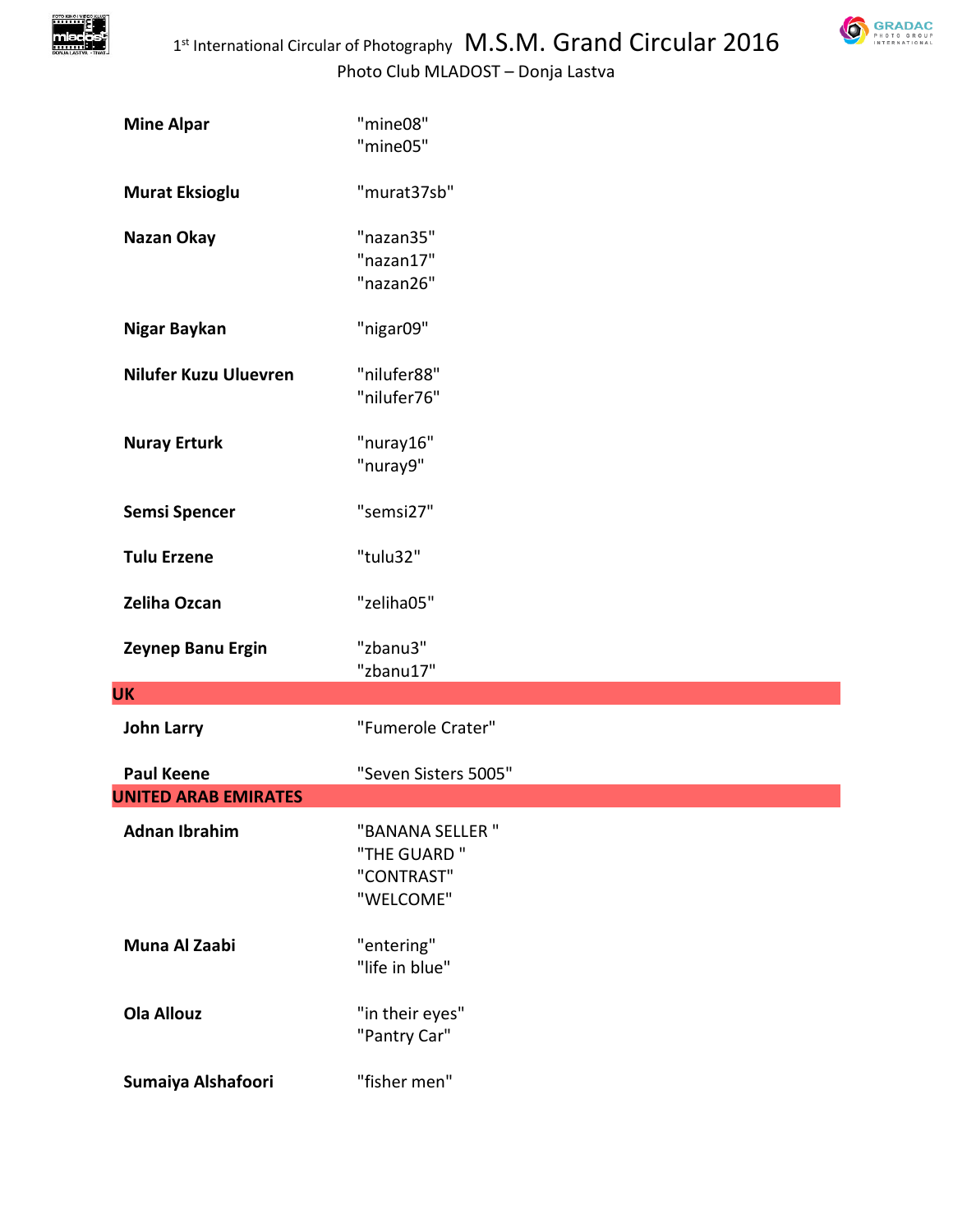

| <b>USA</b>              |                                                                                                                  |
|-------------------------|------------------------------------------------------------------------------------------------------------------|
| <b>Cyril Mazansky</b>   | "Varanasi Holy Man 1"                                                                                            |
| <b>Frederick Emch</b>   | "Vegas Bellagio Fountain Show"                                                                                   |
| <b>Huzhong Cai</b>      | "Surfing 13"<br>"Where is ET"                                                                                    |
| <b>Larry Mars</b>       | "Netting Fish"<br>"Aztec Ruins Doorways"                                                                         |
| <b>Sharp Todd</b>       | "Norris Geyser Basin 2"                                                                                          |
| <b>Shu Cheuk</b>        | "Semporna Boat Home"                                                                                             |
| <b>Thomas Lang</b>      | "Catch Of Morning Light"<br>"Fire Dragon Festival 09-01"<br>"Sharing With Hot Spring"<br>"Returning The Village" |
| <b>Tom Tauber</b>       | "Taos Pueblo Church"                                                                                             |
| <b>Tracy Shuxi Feng</b> | "Sea Gypsie Kids on The Vessels"<br>"Grandma Making Fishing Net"                                                 |
| <b>VIETNAM</b>          |                                                                                                                  |
| <b>Duy Tuong Nguyen</b> | "Golden ricefields 10"<br>"Lake Tuyen Lam 9"                                                                     |
| <b>WALES</b>            |                                                                                                                  |
| <b>Neville Thomas</b>   | "The Force of Nature"                                                                                            |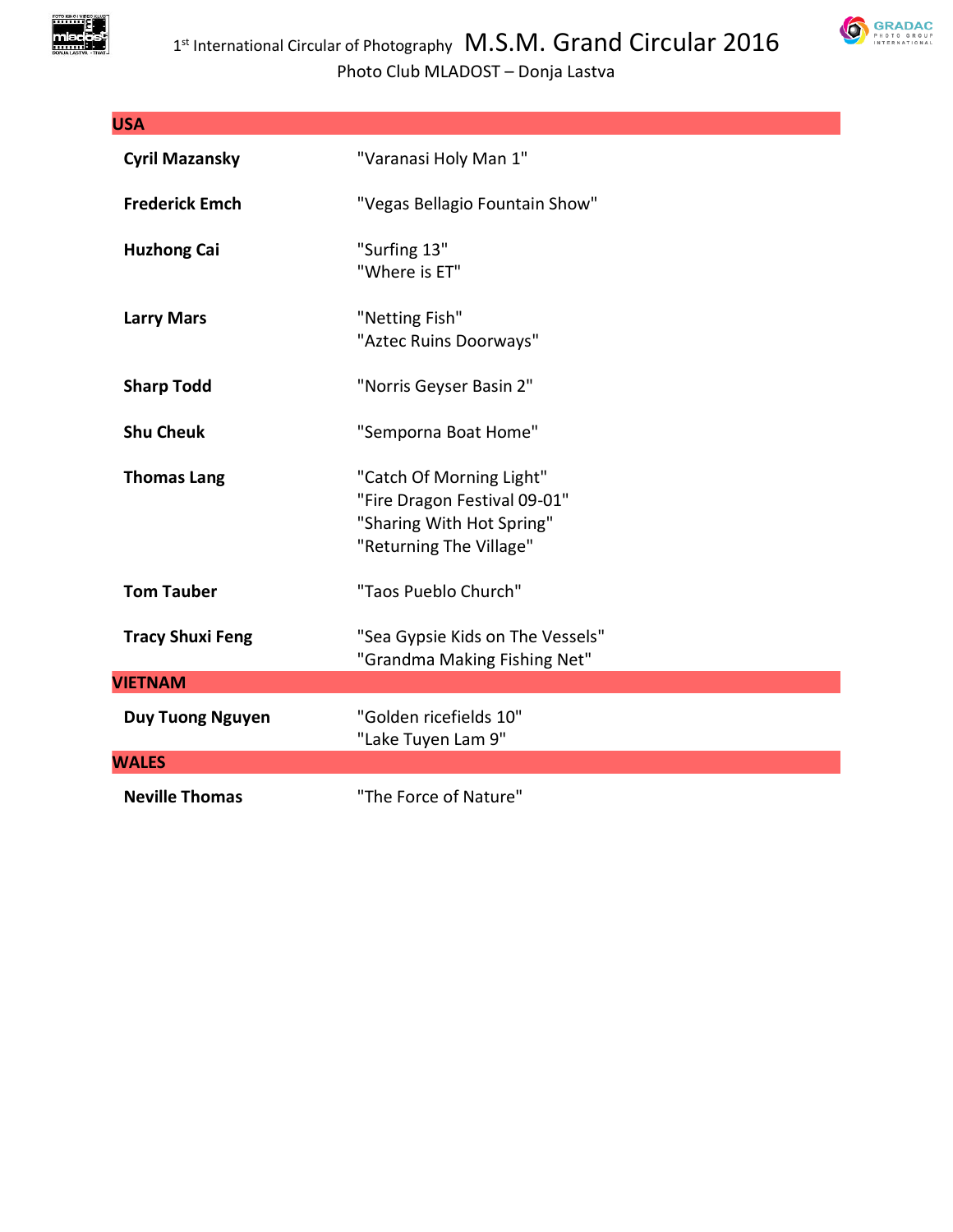



## SECTION **C NATURE** - Acceptances

| <b>TOTAL</b>                   |              |                                                                | <b>ACCEPTED</b> |              |               |
|--------------------------------|--------------|----------------------------------------------------------------|-----------------|--------------|---------------|
| Works                          | Participants | <b>States</b>                                                  | Works           | Participants | <b>States</b> |
| 1004                           | 253          | 49                                                             | 294             | 168          | 45            |
|                                |              |                                                                |                 |              |               |
| <b>AUSTRALIA</b>               |              |                                                                |                 |              |               |
| <b>David Rowlands</b>          |              | "Got It 2"<br>"Bald Eagle with Fish 3"<br>"Blue Banded Bee 2"  |                 |              |               |
| <b>Graeme Watson</b>           |              | "Reflected Tern"                                               |                 |              |               |
| <b>John Chapman</b>            |              | "Jejekangphu Sunset"<br>"Kephu Valley"                         |                 |              |               |
| <b>Joseph Tam</b>              |              | "Family Reunion Mono"                                          |                 |              |               |
| <b>Kim Wormald</b>             |              | "Young Male Fairy-wren"                                        |                 |              |               |
| <b>Ron Miller</b>              |              | "Water runners"                                                |                 |              |               |
| <b>Violet Wilson</b>           |              | "Pelicans and Spoonbill"<br>"Two Chinstraps"<br>"My Beach"     |                 |              |               |
| <b>Yongxiong Ling</b>          |              | "Two little kingfisers"<br>"Little kingfishers"<br>"Forest bw" |                 |              |               |
| <b>AUSTRIA</b>                 |              |                                                                |                 |              |               |
| <b>Alois Bernkopf Dr</b>       |              | "Eisgipfel"                                                    |                 |              |               |
| "Reiher"<br><b>Stefan Nagy</b> |              |                                                                |                 |              |               |
| <b>BAHRAIN</b>                 |              |                                                                |                 |              |               |
| <b>Hassan Altaif</b>           |              | "yak"<br>"Balbol"                                              |                 |              |               |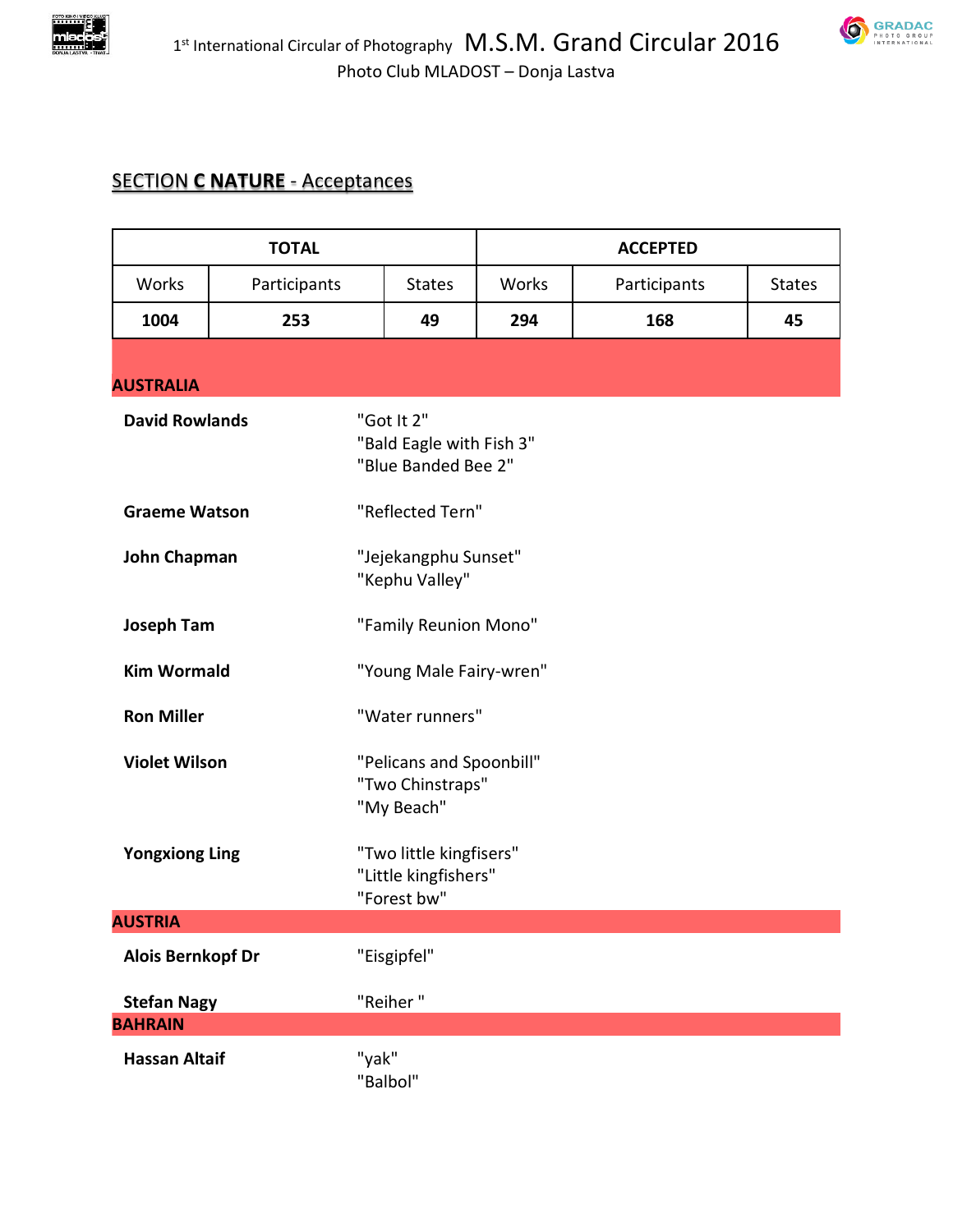



| <b>Hussain Fardan</b>          | "Stay"                                                                    |
|--------------------------------|---------------------------------------------------------------------------|
| <b>Khalid Ebrahim</b>          | "Morning Fog"<br>"Together"<br>"Vietnam Land"                             |
| <b>Mamdooh Alsaleh</b>         | "Catch me"<br>"Mara Queen"                                                |
| <b>BELGIUM</b>                 |                                                                           |
| <b>Jeanpierre Bartholomeus</b> | "HIVERS"                                                                  |
| <b>Jhony Vandebroeck</b>       | "Een vliegje"<br>"Grijze Wouw"                                            |
| <b>Jozef Aerts</b>             | "Close-up kraanvogel"                                                     |
| <b>Katia Stroobants</b>        | "The Lonely Tree"<br>"Zand"                                               |
| <b>Rene Van Echelpoel</b>      | "Papilio corydon mating"                                                  |
| <b>Robert Deglin</b>           | "duovlucht meeuwen"<br>"wilde eend vliegt voorbij"<br>"vechtende arenden" |
| <b>BRAZIL</b>                  |                                                                           |
| <b>Paulo Guerra</b>            | "Anhinga"                                                                 |
| <b>CANADA</b>                  |                                                                           |
| Dany Chan                      | "Flamingos In Flight"<br>"Grizzly Feeding On Salmon"                      |
| <b>Francis King</b>            | "Flamingo Flock Taking Off"<br>"Waiting For The Hunt II"                  |
| <b>Tin Sang Chan</b>           | "Graet Gray Owl Landing"<br>"Snowy Owl Landing"                           |
| <b>CHINA</b>                   |                                                                           |
| <b>Desheng Xu</b>              | "Foraging"                                                                |
| <b>Fangru Wei</b>              | "Egret Reflection"                                                        |
| Hong Li                        | "Swan Lake 1"                                                             |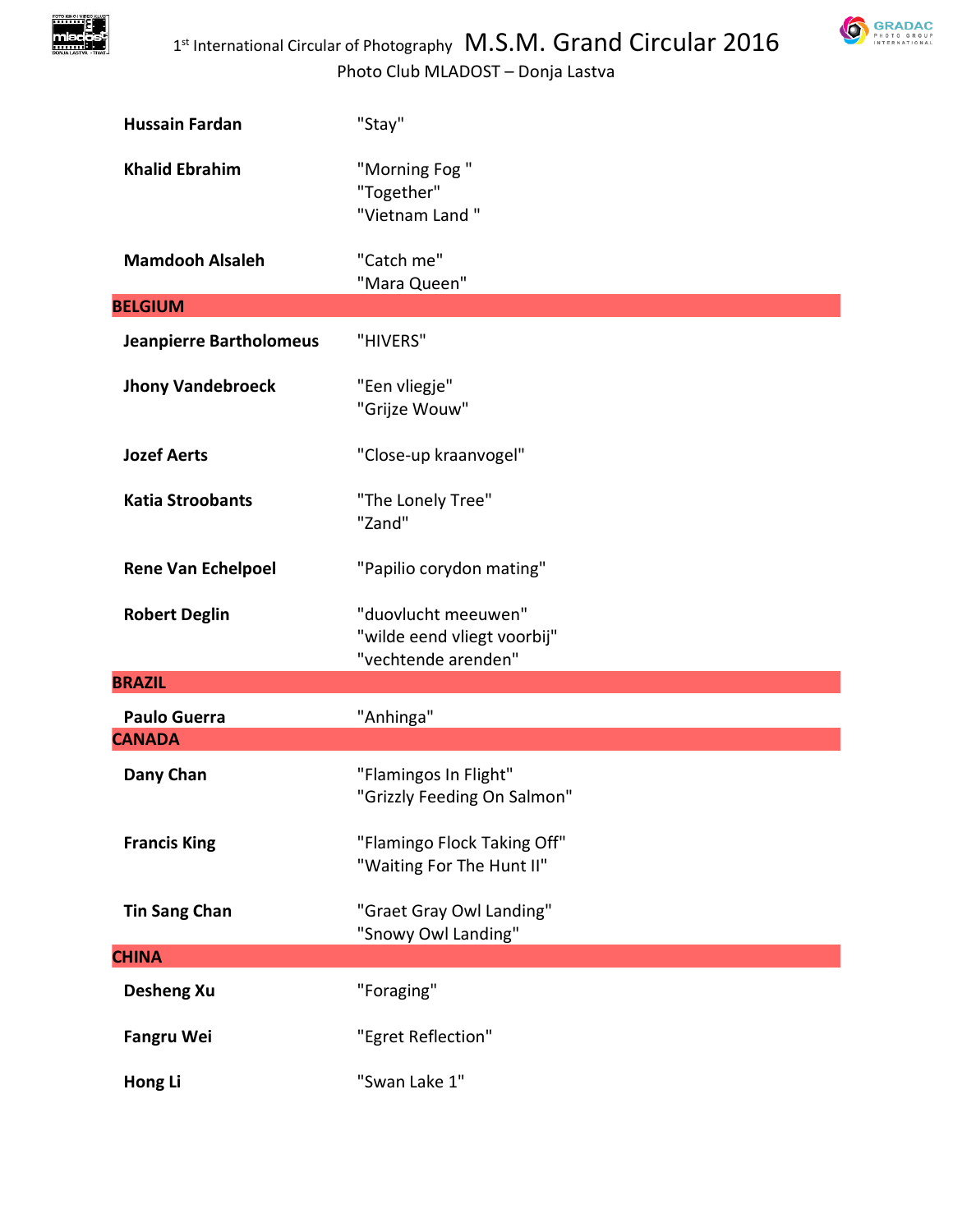



| <b>Hw Chan</b>         | "Play gesture"<br>"It is warm to feel"<br>"Hope that god blesses"<br>"Snow wild ape 1" |
|------------------------|----------------------------------------------------------------------------------------|
| <b>Jianping Wu</b>     | "Embrace"                                                                              |
| Jin Lin                | "Mother Embrace"<br>"Guard"                                                            |
| Jinghui Chen           | "BEAUTIFUL PLAIN NO8"                                                                  |
| <b>Lanfeng Chen</b>    | "Fight"<br>"Rushed to the attack"<br>"Thousand years not fall"                         |
| <b>Min Huang</b>       | "Autumn Melody"<br>"Egret"                                                             |
| Peng Li                | "Meili Snow Mountain corner5"<br>"Myterious Mountain"                                  |
| <b>Wenguang Lu</b>     | "Take off"<br>"Rest"                                                                   |
| <b>Xiaoqing Chen</b>   | "Take Off"                                                                             |
| <b>Xinxin Chen</b>     | "Fighting 3"                                                                           |
| Xu Jian                | "return home"                                                                          |
| Yi Wan                 | "indomitable"<br>"Kunlun Mountains in light and shadow3"                               |
| <b>Yiliang Yang</b>    | "Zebras"                                                                               |
| <b>Zhengjun Chen</b>   | "Loneliness"                                                                           |
| <b>Zhouxiong Huang</b> | "Snow Mountain clouds2"                                                                |
| <b>CYPRUS</b>          |                                                                                        |
| <b>Agis Taramides</b>  | "Nature curtains"                                                                      |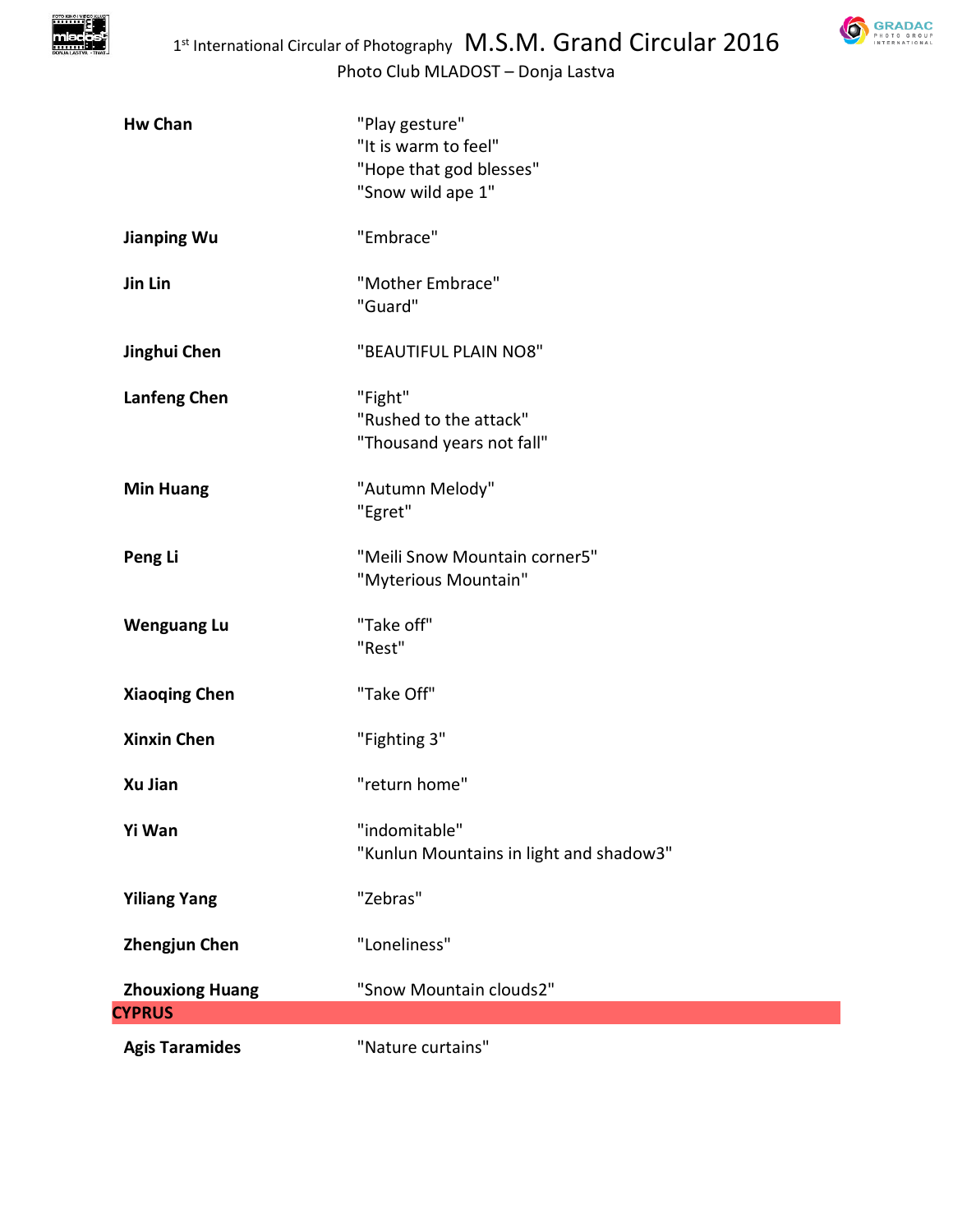



| <b>Kenan Hurdeniz</b>    | "CYPRIOTIC MILKYWAY"<br>"LIMNIDI 1"                    |
|--------------------------|--------------------------------------------------------|
| <b>Mehmet Gokyigit</b>   | "whirlwind at sea"                                     |
| <b>Romos Kotsonis</b>    | "Flamingos and shades"                                 |
| <b>Tevfik Ulual</b>      | "ELEMENTS"                                             |
| <b>ENGLAND</b>           |                                                        |
| <b>Bob Devine</b>        | "osprey with fish"                                     |
| <b>Margret Preece</b>    | "Svartifoss"                                           |
| <b>FINLAND</b>           |                                                        |
| <b>Kalle Salonen</b>     | "Proposal"                                             |
| Seppo Rintala            | "SWAN 1382"<br>"SWANS 1000"<br>"SWANS 4530"            |
| <b>FRANCE</b>            |                                                        |
| <b>Jacky Dumangin</b>    | "JONC 1"                                               |
|                          | "PISSENLIT"                                            |
| <b>Jean Claude Bacle</b> | "Jabirus nest"                                         |
| <b>Marc Anagnostidis</b> | "Agrion Jouvencelle"                                   |
|                          | "Anthocharis Et Fougere"                               |
|                          | "Capture Agrodiaetus"                                  |
| <b>Roger Jourdain</b>    | "Chacals A Chabraque No1"                              |
|                          | "Mating Pink Flamingos 2015"<br>"Tree Lions Serengeti" |
| <b>GERMANY</b>           |                                                        |
| <b>Bernhard Pfeiffr</b>  |                                                        |
|                          | "Monument Valley 2"<br>"Mono Lake"                     |
| <b>Eva Maria Zernig</b>  | "Floral Ringing 2"                                     |
|                          | "Gentiana verna 1"                                     |
| <b>Frank Hausdoerfer</b> | "Schopfkarakaras"                                      |
|                          | "Kahler-Baum"                                          |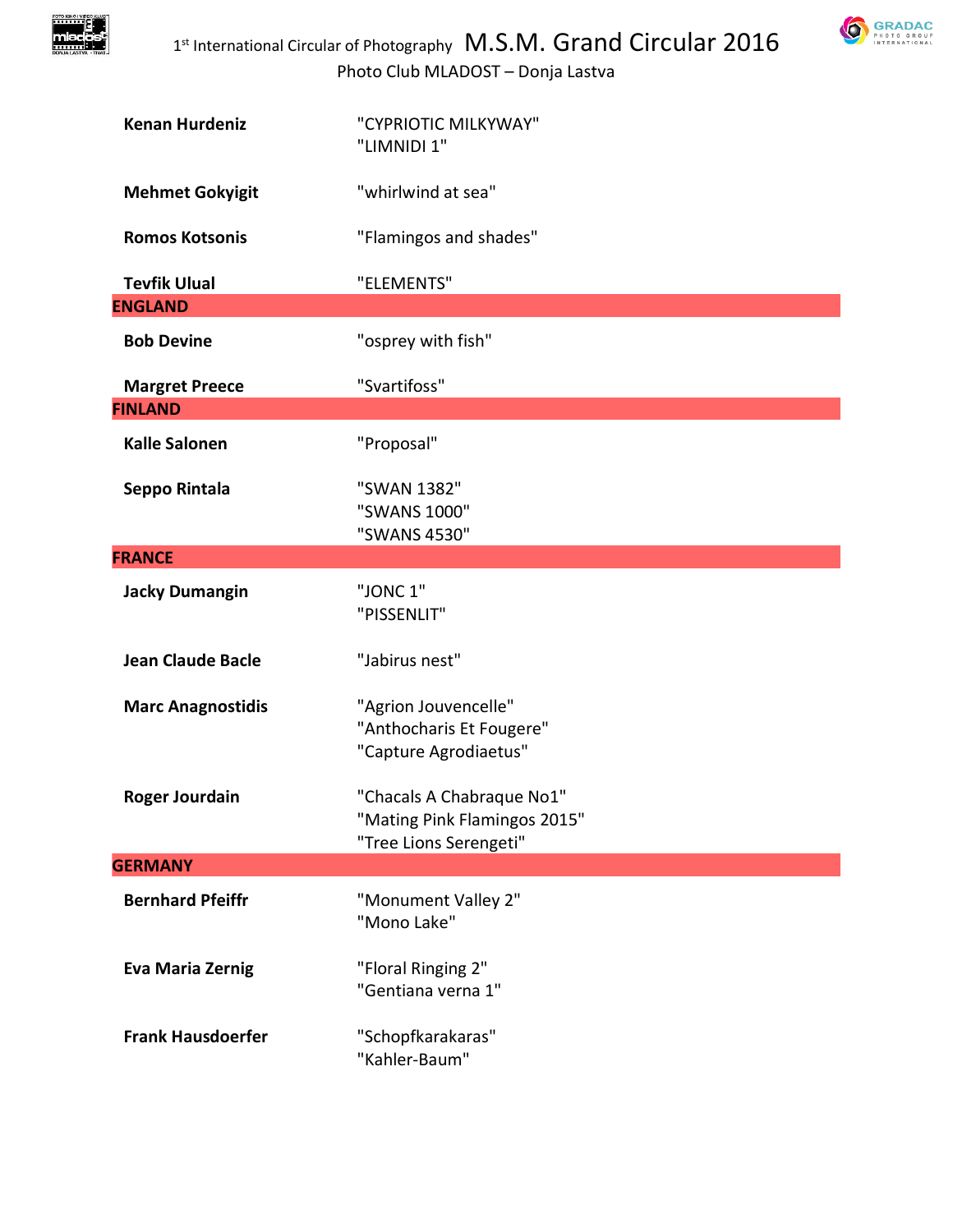

| GRADAC                              |
|-------------------------------------|
| PHOTO GROUP<br><b>INTERNATIONAL</b> |

| <b>Gunther Riehle</b>        | "huddle 11"<br>"colony life 19"                    |
|------------------------------|----------------------------------------------------|
| <b>Hans Ludwig Quandt</b>    | "Belling Stag"<br>"Three Tails"                    |
| <b>Helgard Quandt</b>        | "Futterneid"                                       |
| <b>Herdis Halvas Nielsen</b> | "Four zebras in a row"                             |
| <b>Klaus Schwinges</b>       | "Winter im Hohen Venn"                             |
| <b>Martine Feldkamp</b>      | "Sand Linien"<br>"Sonnenanbeter"                   |
| <b>Thomas Detzner</b>        | "Hold me 1"<br>"Eagle 2"<br>"Mothers Love"         |
| <b>Wolfgang Schweden</b>     | "Threesome 1 C"                                    |
|                              |                                                    |
| <b>GREECE</b>                |                                                    |
| <b>Kostas Chalkiadakis</b>   | "Reflection Nr5"                                   |
| <b>HONG KONG</b>             |                                                    |
| Chau Kei Checky Lam          | "Angry Mandrill"<br>"Circle Love"<br>"Soulmate"    |
| <b>Eric Woo</b>              | "MONKEY OSEN"                                      |
| <b>Hoi Yan Fong</b>          | "Babies coming soon"<br>"Hurry up"                 |
| <b>Koon Nam Cheung</b>       | "Singing in Harmony 02"<br>"Monkey Mother and Cub" |
| <b>Man Yu Alex Fung</b>      | "Close together"<br>"Follow me"                    |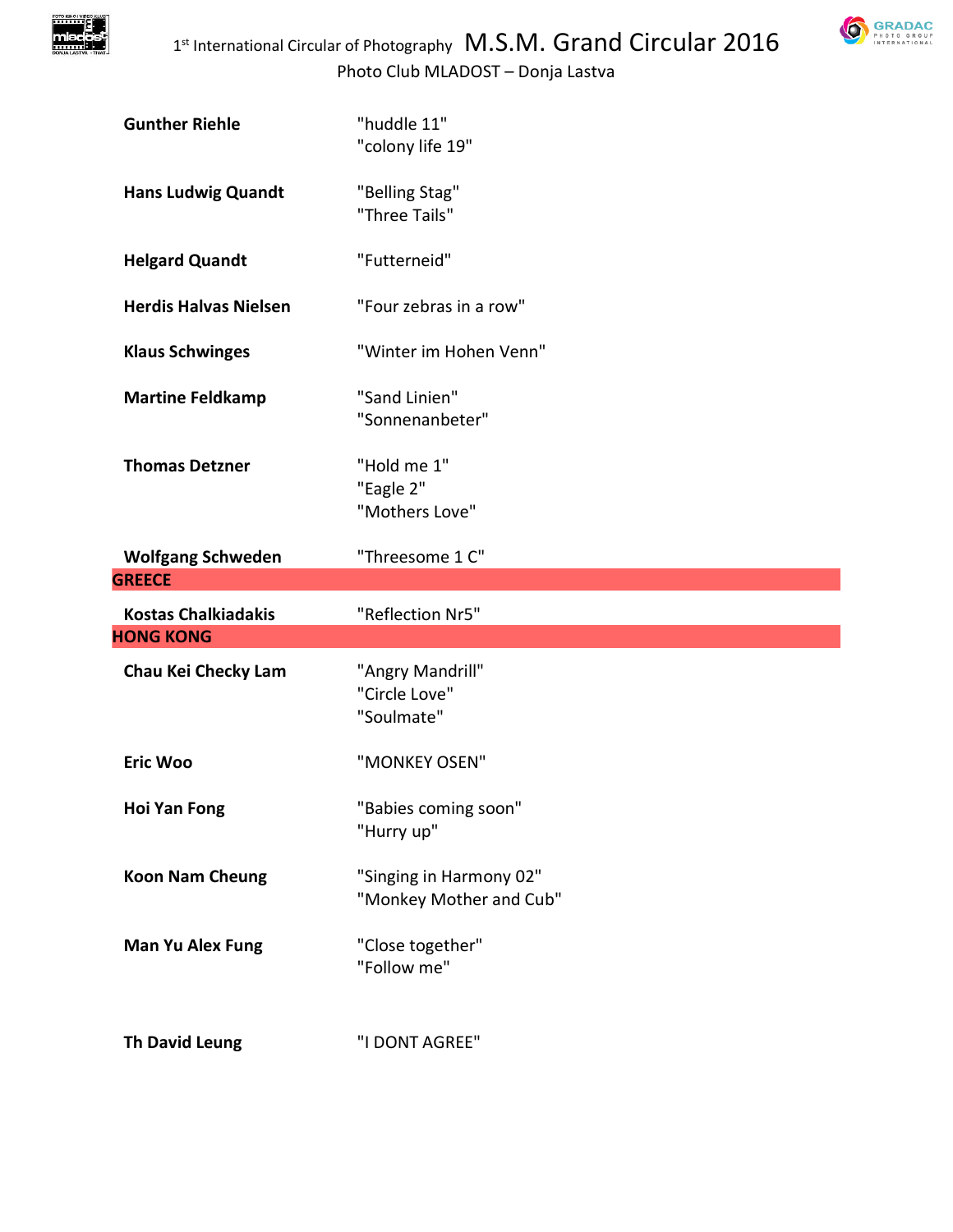

| <b>INDIA</b>                        |                                                                                  |
|-------------------------------------|----------------------------------------------------------------------------------|
| Dnyaneshwar Vaidya                  | "LAYERS OF NATURE"                                                               |
| <b>Pradyut Kumar Das</b>            | "FIGHTING"                                                                       |
| <b>Sanjoy Sengupta</b>              | "morning scream"<br>"standing tall"                                              |
| <b>Sounak Banerjee</b>              | "The Art of Pelicans"                                                            |
| <b>Ullas B S Shanbhag</b>           | "RED MUNIA COUPLE"<br>"MALBAR GREY HORNBIL"<br>"PURPEL SUNBIRD"<br>"BEAR FAMILY" |
| <b>INDONESIA</b>                    |                                                                                  |
| The Eng Loe Djatinegoro             | "MISTY RAY PENGALENGAN"<br>"TWO FACTORS"                                         |
| <b>IRAQ</b>                         |                                                                                  |
| <b>Kadhum Yasser</b>                | "razaza"<br>"notore"                                                             |
| <b>IRELAND</b>                      |                                                                                  |
| <b>Deirdre Murphy</b>               | "squirrel1"                                                                      |
| <b>Des Daly</b>                     | "Rocky Bay"                                                                      |
| <b>Tony Murray</b><br><b>ISRAEL</b> | "Fiery Sky over the fairy tree"                                                  |
| <b>Arik Kaneh</b>                   | "0679 Somthing for my Dearest"<br>"A0274 Little OWL Flight"                      |
| <b>Leonid Goldin</b>                | "Water is Mirror"<br>"A Natural sculpture"<br>"This is love"<br>"Acrobat"        |
| <b>ITALY</b>                        |                                                                                  |
| <b>Alberto Carati</b>               | "Fight for a female"<br>"I got it"<br>"The beakful"                              |
| <b>Bernini Giuseppe</b>             | "Antelope 4"                                                                     |

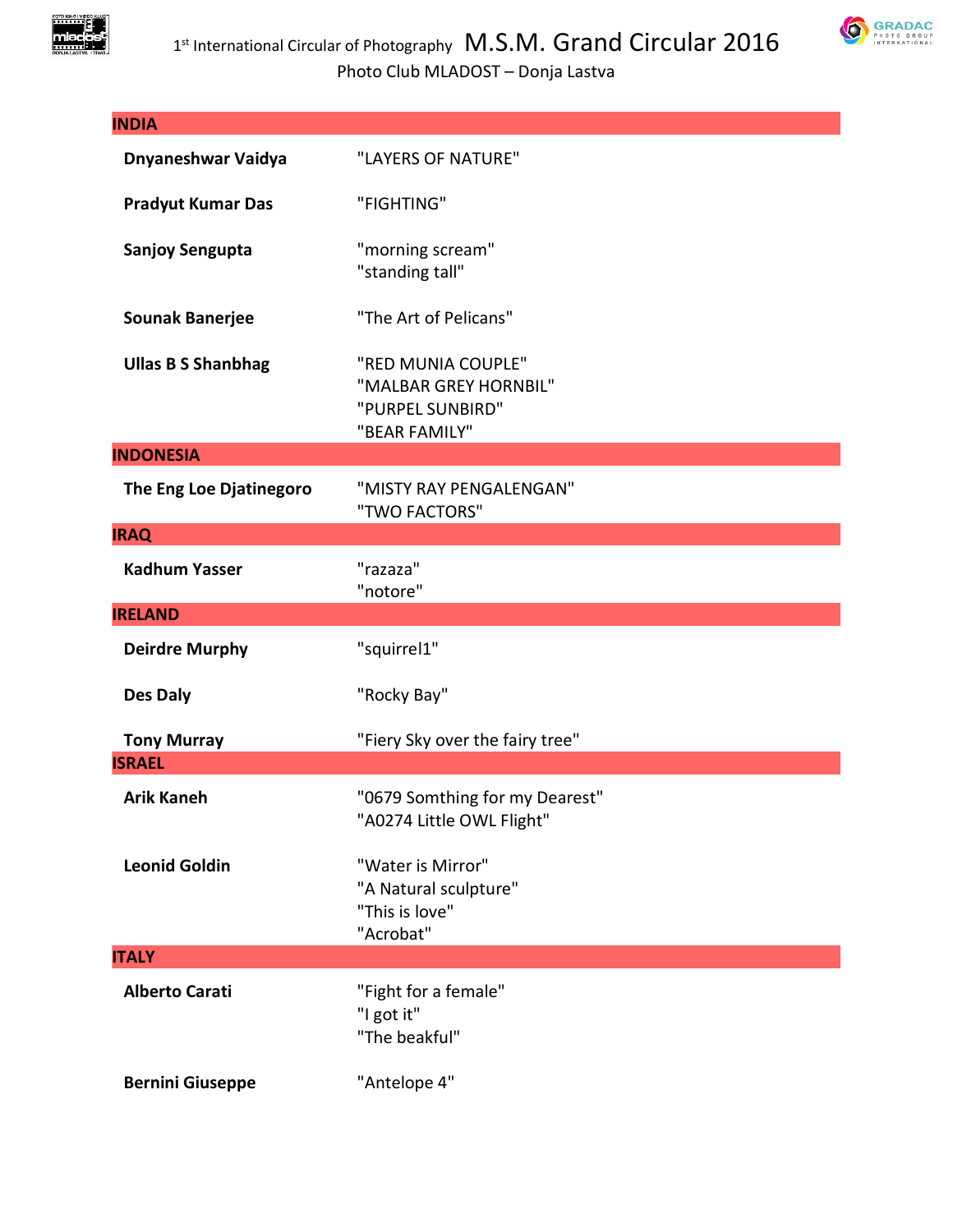



| <b>Marco Garabello</b>    | "White Sands 1"<br>"Hunter Hunted"                             |
|---------------------------|----------------------------------------------------------------|
| Pierluigi Rizzato         | "Nice capture"<br>"Lioness hunt"                               |
| <b>MACEDONIA</b>          |                                                                |
| Dejan Kraljevski          | "Breze12"                                                      |
| <b>Gligor Maksimovski</b> | "Refletion"                                                    |
| Vladimir Jovanovski       | "Crow king"<br>"Hello crow"<br>"Lone crow"<br>"Night crows"    |
| <b>MALAYSIA</b>           |                                                                |
| <b>Danny Yen Sin Wong</b> | "Great Migration Of Wildebeest"<br>"The Great Migration"       |
| David Nam Lip Lee         | "Push And Pull"                                                |
| <b>Graeme Guy</b>         | "Crossing chaos"<br>"Frog toss"                                |
| <b>NETHERLANDS</b>        |                                                                |
| <b>Daniel Lybaert</b>     | "Gierenkop in ZwW"<br>"Wat kom je doen"<br>"Kuifmakaakportret" |
| <b>NORWAY</b>             |                                                                |
| <b>Arne Bergo</b>         | "Mountin Birch no7 in snow"<br>"Muskox from low M"             |
| <b>Atle Sveen</b>         | "Bear with an itch"<br>"Egret in rain"<br>"Little owls"        |
| Geir Ivar Horgmo          | "Dendrography"                                                 |
| <b>Stein Jarle Vadet</b>  | "Moelen"                                                       |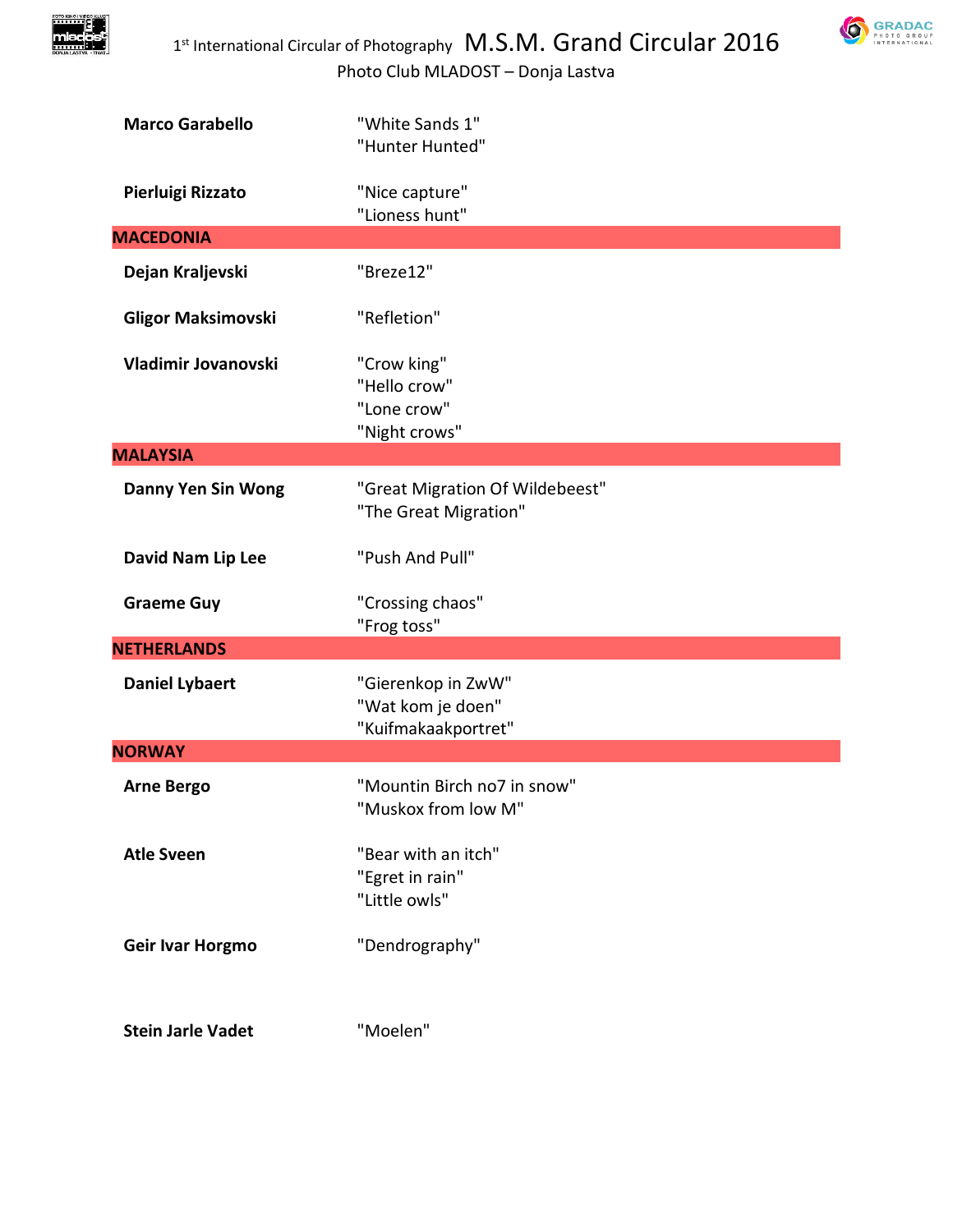



| <b>OMAN</b>                         |                                                       |
|-------------------------------------|-------------------------------------------------------|
| Habib Alzadjali                     | "Dunes EQ2"<br>"Golden Dunes"<br>"Light and Shadow"   |
| <b>Hamed Alghanboosi</b>            | "Lines"<br>"Ras Ruwais-2"                             |
| <b>Ismael Alsanidi</b>              | "Mountain 1"                                          |
| <b>Ismail Alfarei</b>               | "strong tree"<br>"toward the sunset"                  |
| <b>Nidhal Alsalmi</b>               | "Steadfastness tree"                                  |
| <b>Said Al Badi</b>                 | "Butterflies"                                         |
| Yasser Al Abdullah<br><b>POLAND</b> | "Color of Desert"                                     |
| <b>Tomasz Okoniewski</b>            | "last gasp of winter"<br>"meeting seniors"            |
| <b>PORTUGAL</b>                     |                                                       |
| Joao Taborda                        | "Family"                                              |
| <b>QATAR</b>                        |                                                       |
| Abdulla Al Mushaifri                | "Desert Lines "<br>"Tree Of Life"<br>"After The Rain" |
| <b>Ashraf Kotb</b>                  | "Smell the Nature"                                    |
| <b>ROMANIA</b>                      |                                                       |
| <b>Istvan Magdo</b>                 | "Frozen family"<br>"In vitro"<br>"It s mine"          |
| <b>Lajos Nagy</b>                   | "Grey heron at night"<br>"Seagull with fish"          |
| Valentina Stan                      | "Flying"                                              |
|                                     | "Winter"                                              |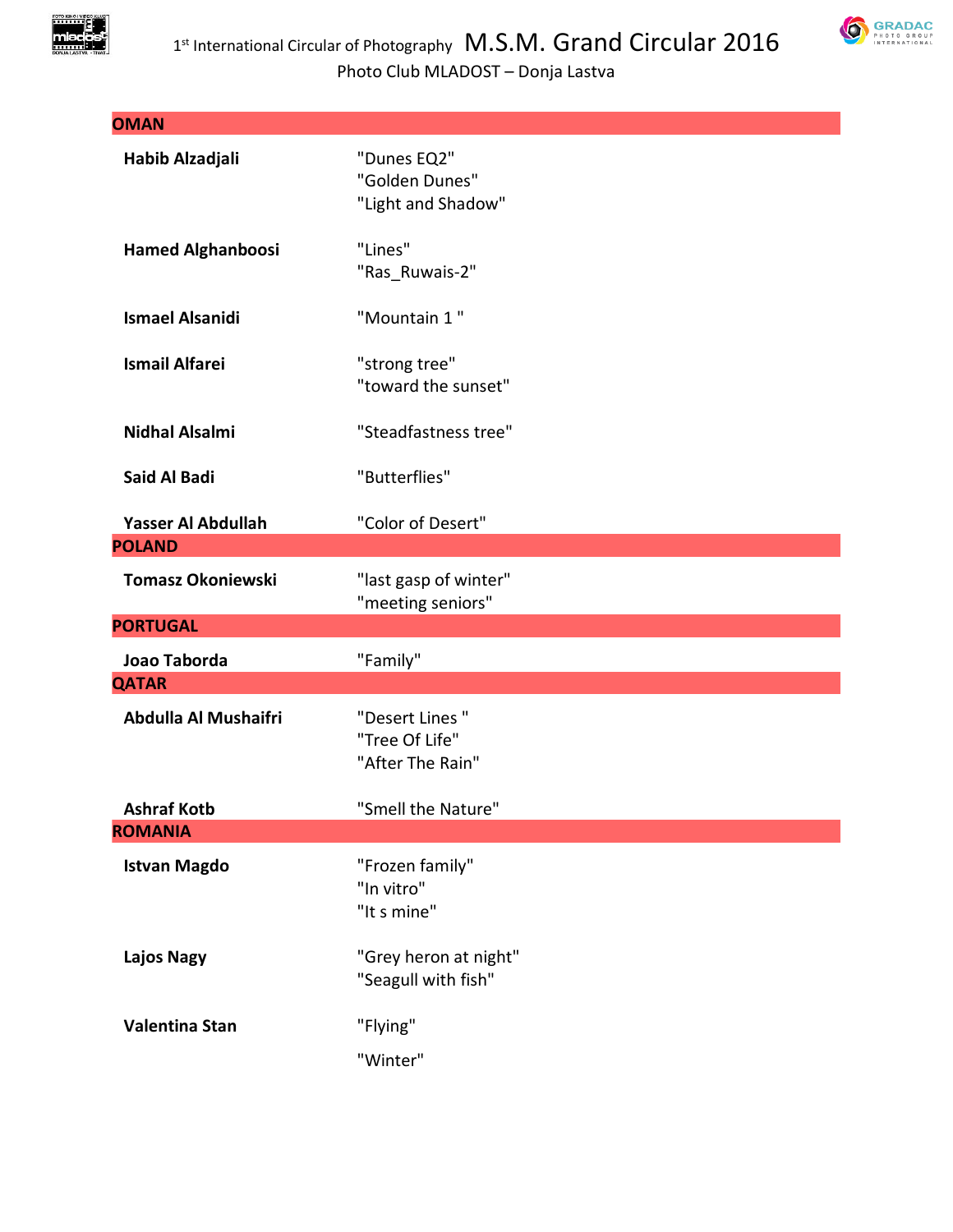

| <b>RUSSIA</b>               |                                                                                                               |
|-----------------------------|---------------------------------------------------------------------------------------------------------------|
| <b>Dmitry Arkhipov</b>      | "Rest on the ice"                                                                                             |
| Olga Shiropaeva             | "Family"<br>"Kiss before bedtime"                                                                             |
| <b>Sergey Agapov</b>        | "A large migration of Wildebeest"<br>"wildebeest crossing the Mara river"<br>"The Great Migration Wildebeest" |
| <b>Sergey Anisimov</b>      | "Baikal-Olkhon 1"                                                                                             |
| <b>Sergey Pesterev</b>      | "Night Baikal"<br>"Kilimanjaro 2"                                                                             |
| <b>Yury Pustovoy</b>        | "Laguna Colorada Bolivia"<br>"Patagonia"<br>"Shapes of Sahara"                                                |
| <b>SAUDI ARABIA</b>         |                                                                                                               |
| Abdulaziz Albagshi          | "Cross the river"                                                                                             |
| <b>SCOTLAND</b>             |                                                                                                               |
| <b>David Wolfenden</b>      | "Crested Tit"<br>"Snowy Antlers"<br>"Short eared Owl Hunting"                                                 |
| <b>Eion Johnston</b>        | "A good catch"                                                                                                |
| <b>Terry Railley</b>        | "Nibbling"<br>"Woodpecker Climbing"                                                                           |
| <b>SERBIA</b>               |                                                                                                               |
| <b>Aleksandar Durekovic</b> | "Return to serenity"                                                                                          |
| <b>Boris Nikolasevic</b>    | "Alone-boris nikolasevic"<br>"Atos-boris nikolasevic"<br>"House-boris nikolasevic"                            |
| <b>Borislav Milovanovic</b> | "Little One"<br>"Lost in Mist"<br>"Winter landscape 03 mono"                                                  |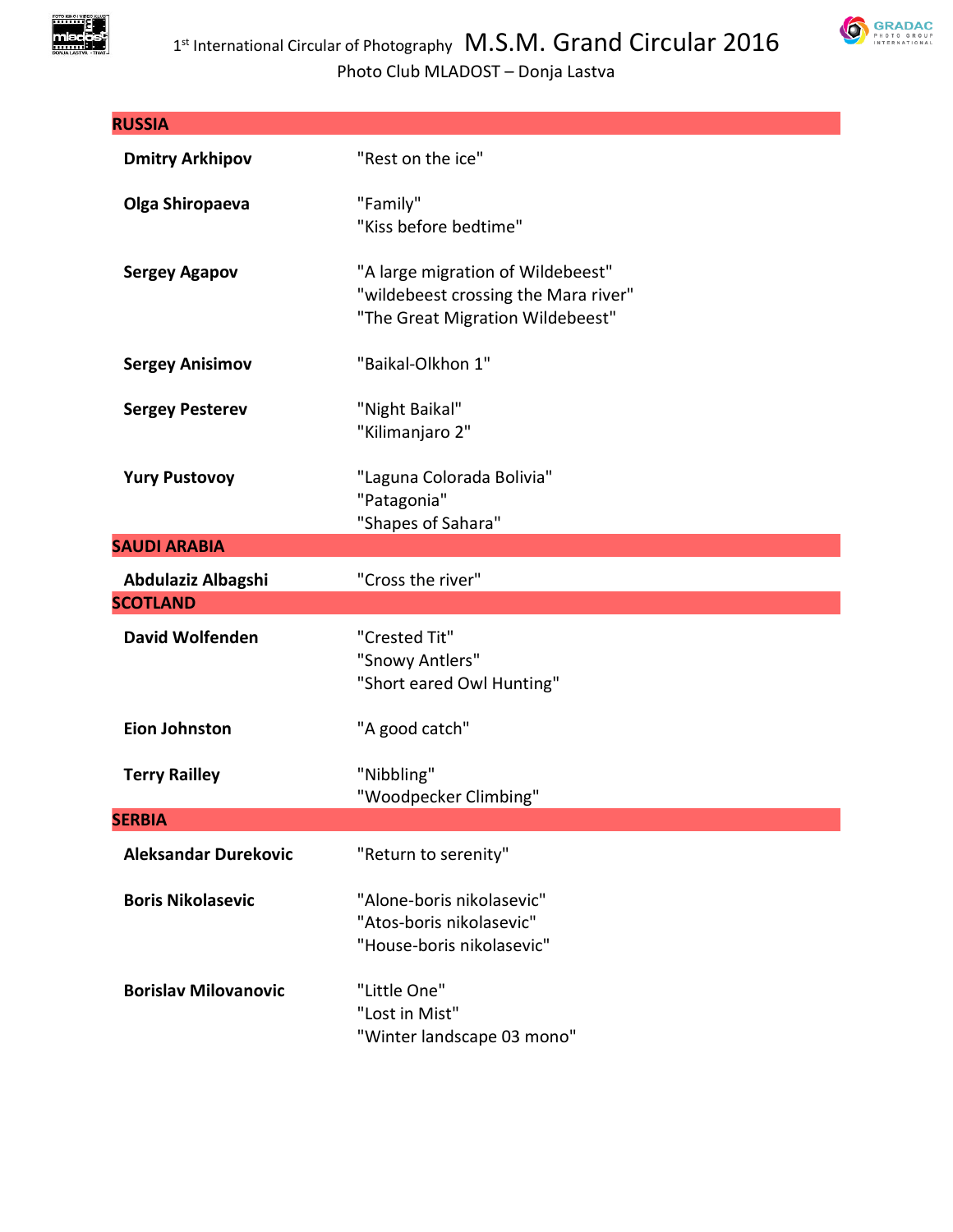



| <b>Branka Vucicevic Vuckovic</b> | "Habitat"<br>"Rocks"                                          |
|----------------------------------|---------------------------------------------------------------|
| <b>Damir Buzurovic</b>           | "Freedom Cloud"<br>"Pester 4"<br>"Wood 7"<br>"Wood 11"        |
| <b>Zoran Milutinovic</b>         | "Light"                                                       |
| <b>SINGAPORE</b>                 |                                                               |
| <b>Giap Chiu Teo</b>             | "Waterfall no 5"                                              |
| <b>Leong Kiat Lim</b>            | "Snow Mountain in Yading"<br>"Snow Mountain with Blue Sky"    |
| <b>Vincent Liew</b>              | "Sunset Red Hopper"                                           |
| Zee Kek Heng                     | "Look for food"                                               |
| <b>SLOVENIA</b>                  |                                                               |
| <b>Aleksander Cufar</b>          | "Wood-W100"<br>"Up-1000"<br>"Swan Art 100"                    |
| <b>Daniel Mauko</b>              | "Lines and curves"<br>"Look from above"<br>"Slanting lines"   |
| Igor Debevec                     | "Field in summer"<br>"Moravia Fields I"<br>"Morning in marsh" |
| <b>SOUTH KOREA</b>               |                                                               |
| <b>Sukyoung Song</b>             | "Gift 1"<br>"Gift 2"<br>"Loving Babies"<br>"Reflection"       |
| <b>SPAIN</b>                     |                                                               |
| <b>Luis Martinez Aniesa</b>      | "Pilatos I"<br>"Urbasa VI"<br>"Belagua I"                     |
| <b>Oskar Gaskon Maranon</b>      | "El viejo pino"                                               |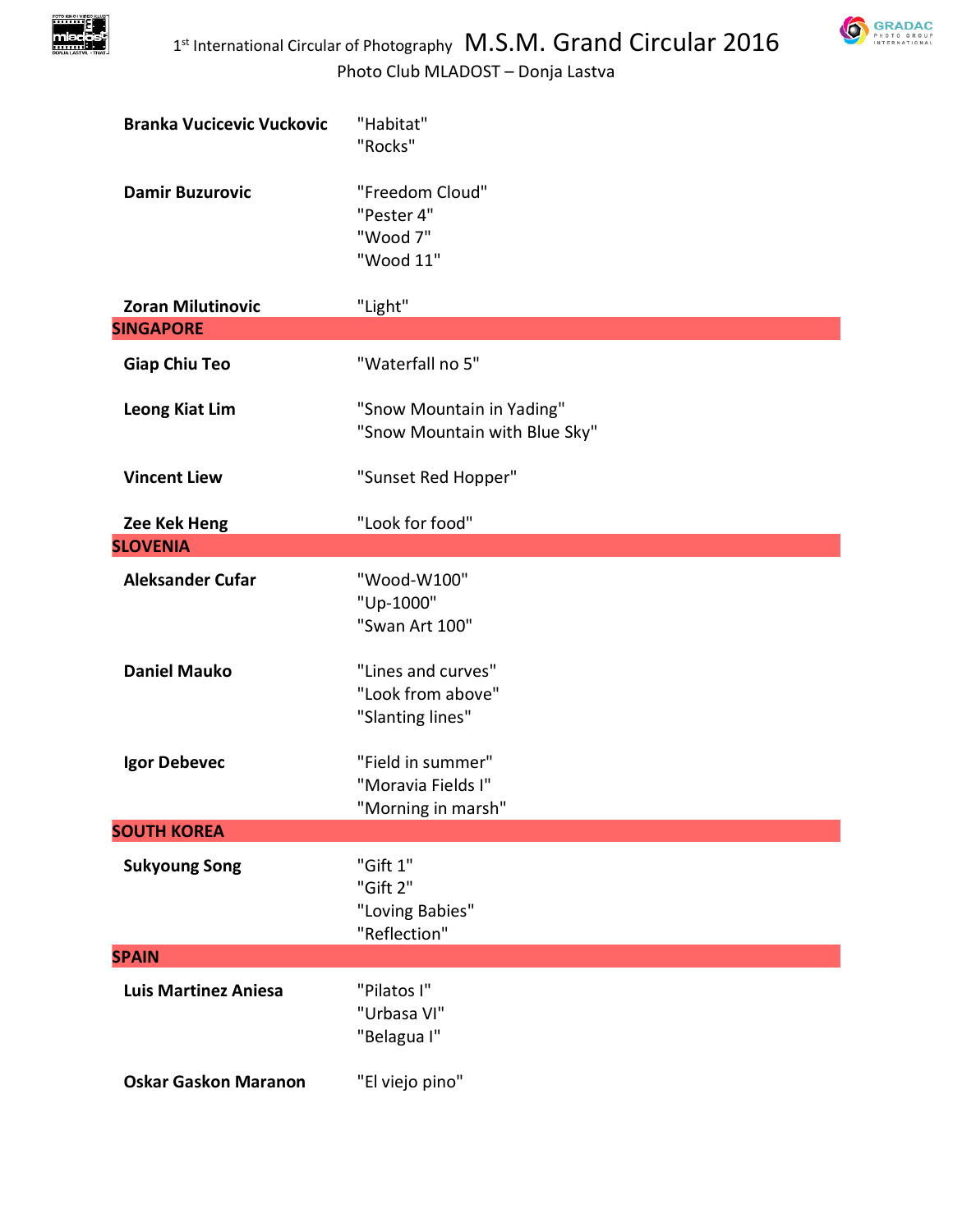



| <b>SWEDEN</b>                           |                                                                     |
|-----------------------------------------|---------------------------------------------------------------------|
| <b>Istvan Csomortani</b>                | "Capture"<br>"PasoDoble"                                            |
| <b>SWITZERLAND</b>                      |                                                                     |
| <b>Urs Albrecht</b>                     | "Alpaca1"<br>"Steinkauz1"                                           |
| <b>TAIWAN</b>                           |                                                                     |
| Chen You Li                             | "Hunter 74"                                                         |
| Chi Di Chen                             | "Eagle Strike"<br>"Mating Kingfishers"                              |
| <b>Hsieh Tung Lin</b>                   | "Fishing Master"<br>"Vultures 2"                                    |
| <b>Hsiu Chin Lee</b>                    | "capture"<br>"chameleon"                                            |
| <b>TURKEY</b>                           |                                                                     |
| <b>Birol Karaibis</b>                   | "rock bound"                                                        |
| <b>Cetin Alkilic</b>                    | "Flowers and butterflies"<br>"Mountain view 2"<br>"Mountain view 4" |
| <b>Mehmet Cevik</b>                     | "turtles"                                                           |
| <b>Mehmet Yasar Koseli</b><br><b>UK</b> | "toward the sky"                                                    |
| <b>Chris Whitty</b>                     | "Stag"                                                              |
| <b>John Larry</b>                       | "Pen and Cygnet"                                                    |
| <b>Paul Keene</b>                       | "Black-winged Stilts and Terrapin"<br>"Hawfinches fighting 8677"    |
| <b>Tim Munsey</b>                       | "Riding on a Rainbow"                                               |
| <b>Will Stead</b>                       | "Puffin with nesting material"                                      |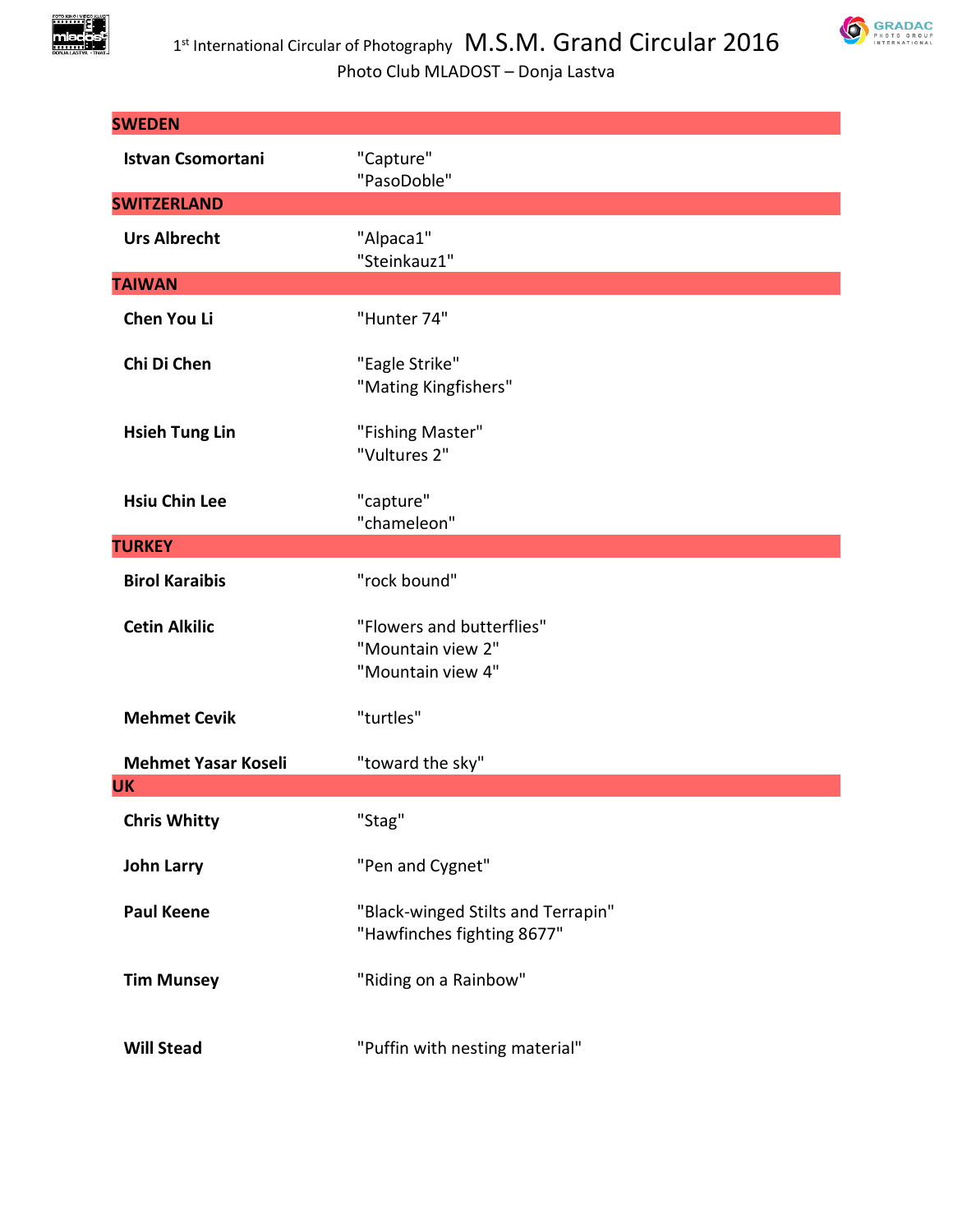



| <b>UNITED ARAB EMIRATES</b> |                                                                                              |
|-----------------------------|----------------------------------------------------------------------------------------------|
| <b>Adnan Ibrahim</b>        | "DUNES"                                                                                      |
| Muna Al Zaabi               | "plant in the desert"                                                                        |
| <b>Ola Allouz</b>           | "Lonleness"<br>"Nahel"                                                                       |
| <b>USA</b>                  |                                                                                              |
| <b>Buck Jenkins</b>         | "Prismatic Pastels"                                                                          |
| <b>Gregory Daley</b>        | "Sadly Pensive"                                                                              |
| <b>Hamad Bouresli</b>       | "On Water Fight"<br>"Diamond Kiss"                                                           |
| <b>Huzhong Cai</b>          | "I got big one"                                                                              |
| <b>James D Smith</b>        | "Leap of Faith 9744"                                                                         |
| <b>Lingyun Mao</b>          | "Only Me Flying"                                                                             |
| <b>Sharp Todd</b>           | "Bryce Morning 10 14 3"                                                                      |
| <b>Thomas Lang</b>          | "Prepare To Flying"<br>"Loving Family"                                                       |
| <b>Tracy Shuxi Feng</b>     | "Baby Monkey Sucking Breast Milk"<br>"Two Great Egret In The Dawn 4"<br>"Golden Monkey 1601" |
| <b>VIETNAM</b>              |                                                                                              |
| <b>Duy Tuong Nguyen</b>     | "Snail"                                                                                      |